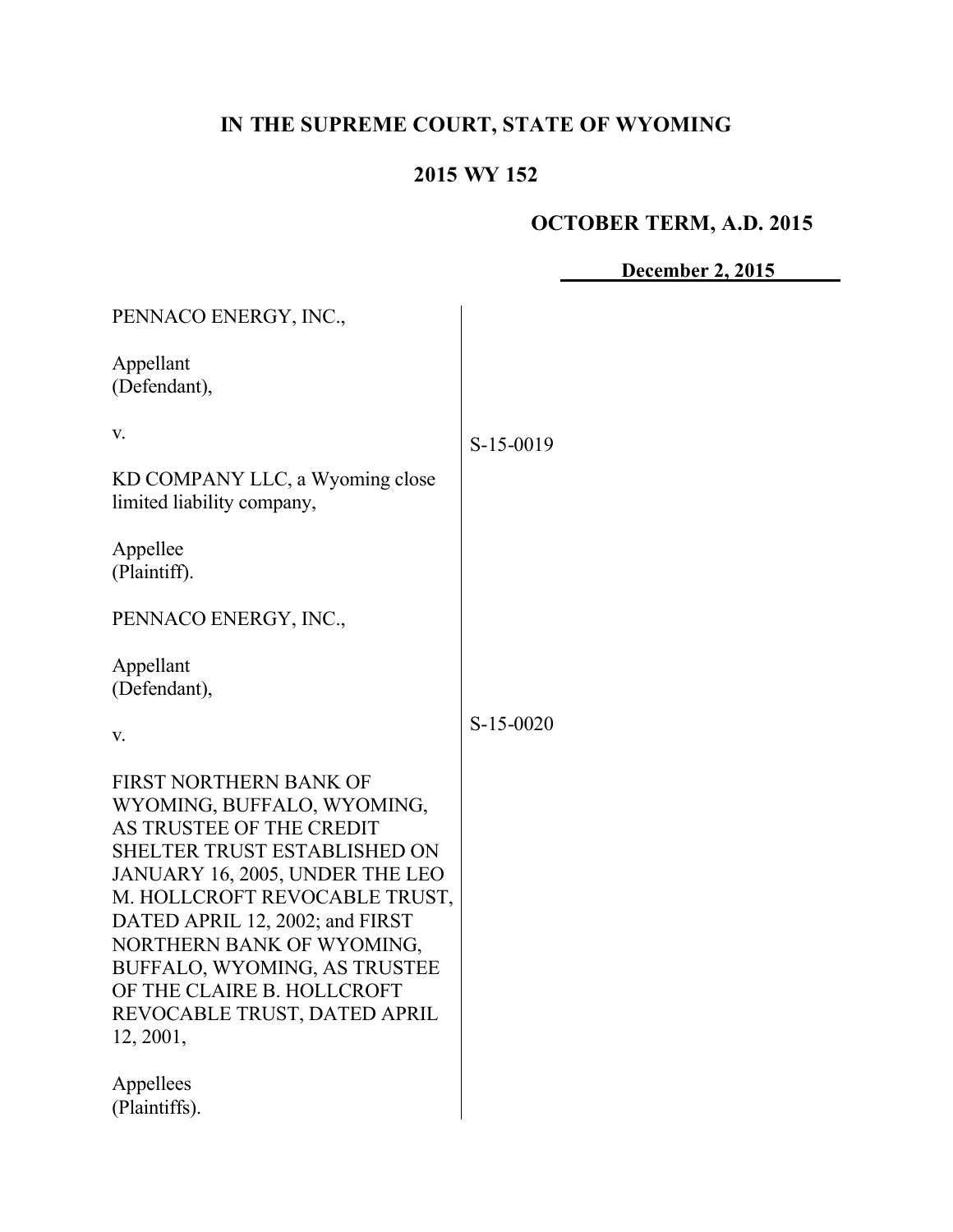# *Appeals from the District Courts of Sheridan and Johnson Counties*

The Honorable William J. Edelman, Judge

#### *Representing Appellant:*

Marie R. Yeates and Michael A. Heidler of Vinson & Elkins, L.L.P., Houston, Texas; Mark R. Ruppert and Isaac N. Sutphin of Holland & Hart, LLP, Cheyenne, Wyoming. Argument by Ms. Yeates.

#### *Representing Appellees:*

Kendal R. Hoopes of Yonkee & Toner, LLP, Sheridan, Wyoming.

#### *Representing Petroleum Association of Wyoming, Amicus Curiae in Support of Pennaco Energy Inc.:*

Thomas F. Reese, Ryan J. Schwartz, William E. Reese, and Kyle A. Ridgeway of Williams, Porter, Day & Neville, P.C., Casper, Wyoming.

#### *Representing Texas Oil & Gas Association, Amicus Curiae in Support of Pennaco Energy Inc.:*

Timothy M. Stubson of Crowley Fleck PLLP, Casper, Wyoming.

### *Before BURKE, C.J., and HILL, DAVIS, FOX, and KAUTZ, JJ.*

**NOTICE: This opinion is subject to formal revision before publication in Pacific Reporter Third. Readers are requested to notify the Clerk of the Supreme Court, Supreme Court Building, Cheyenne, Wyoming 82002, of typographical or other formal errors so correction may be made before final publication in the permanent volume.**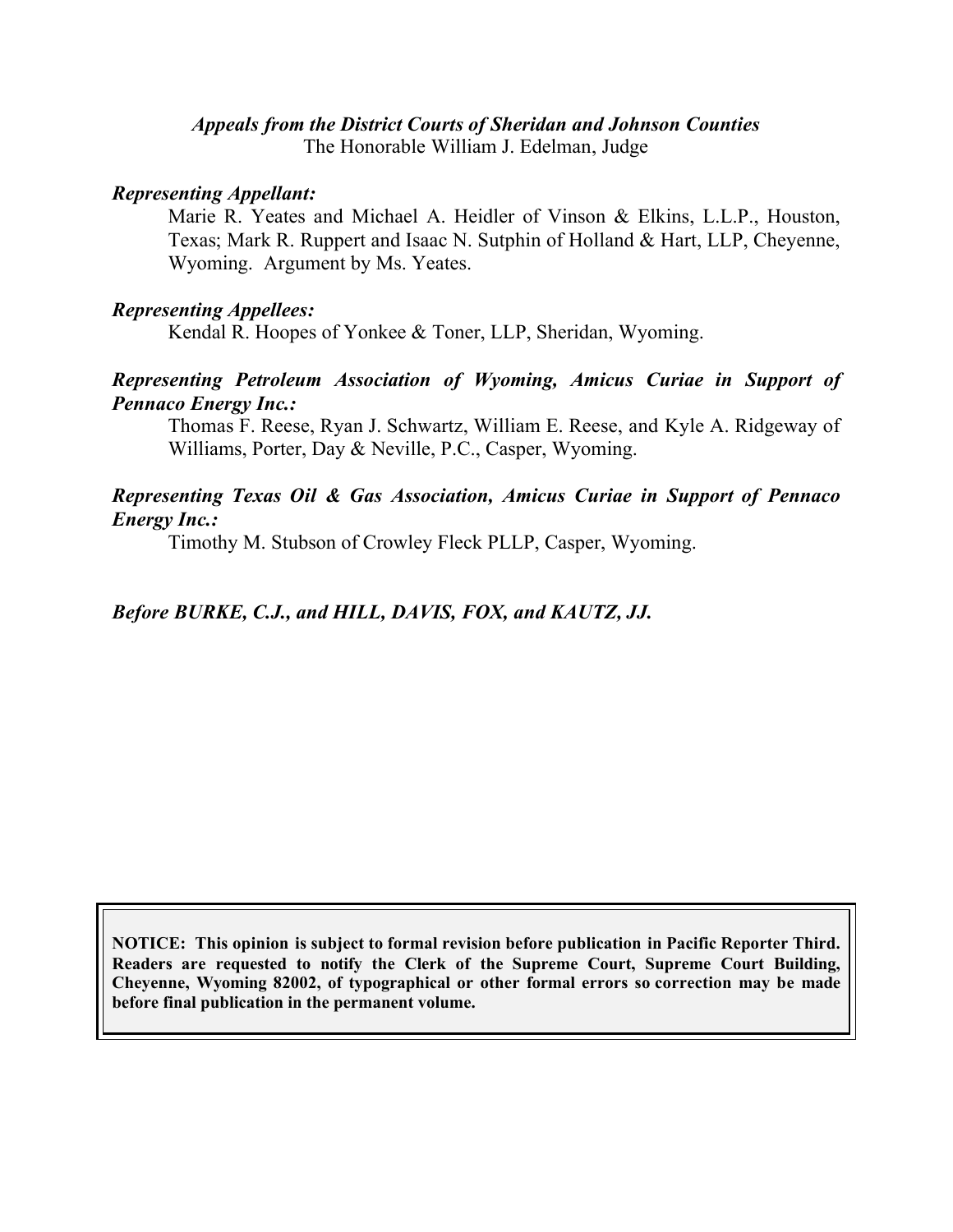#### **KAUTZ, Justice.**

[¶1] Pennaco Energy, Inc. (Pennaco) obtained oil and gas leases in northeastern Wyoming. Pennaco then made contracts with the surface landowners, who were predecessors of Appellees. These agreements granted Pennaco access to and use of the landowners' land during exploration and production under the mineral leases. In the agreements, Pennaco committed to pay for damages and for use of the land and, when operations ceased, to restore the land as nearly as possible to its prior condition. Pennaco developed its coalbed methane operation, drilling for and producing gas, and made the required payments for several years. It then assigned its interest in the operations and agreements to CEP-M Purchase, LLC (CEP-M), which re-assigned those interests to High Plains Gas, Inc. (High Plains Gas). Since Pennaco's assignment, neither Pennaco nor the assignees have made any of the payments required under the agreements, nor have they reclaimed any of the land.

[¶2] Appellees (referred to as landowners jointly, and individually as KD or Hollcroft) sued Pennaco, CEP-M and High Plains Gas for breach of the agreements. CEP-M and High Plains Gas defaulted. The district court granted summary judgment in favor of the landowners, concluding that Pennaco remained liable under the agreements even after assignment.

[¶3] Pennaco appeals, claiming the district court erred in applying contract law to find that it remained liable under the agreements. Pennaco contends the agreements created covenants running with the land, which can only be enforced against someone in privity of estate with the landowners. Upon assigning the agreements and leases to CEP-M, Pennaco asserts, it ceased to have privity of estate with the landowners and cannot be held liable under the agreements. We conclude the district court correctly ruled Pennaco remains liable under the agreements, and affirm the judgments.

#### **ISSUES**

[¶4] The issues for our determination are:

1. Whether the district court correctly ruled that Pennaco remains liable for performing the obligations under the agreements after assigning a portion of its interest under those agreements to a third party.

2. Whether the district court properly awarded costs and attorney fees to the **landowners** 

#### **FACTS**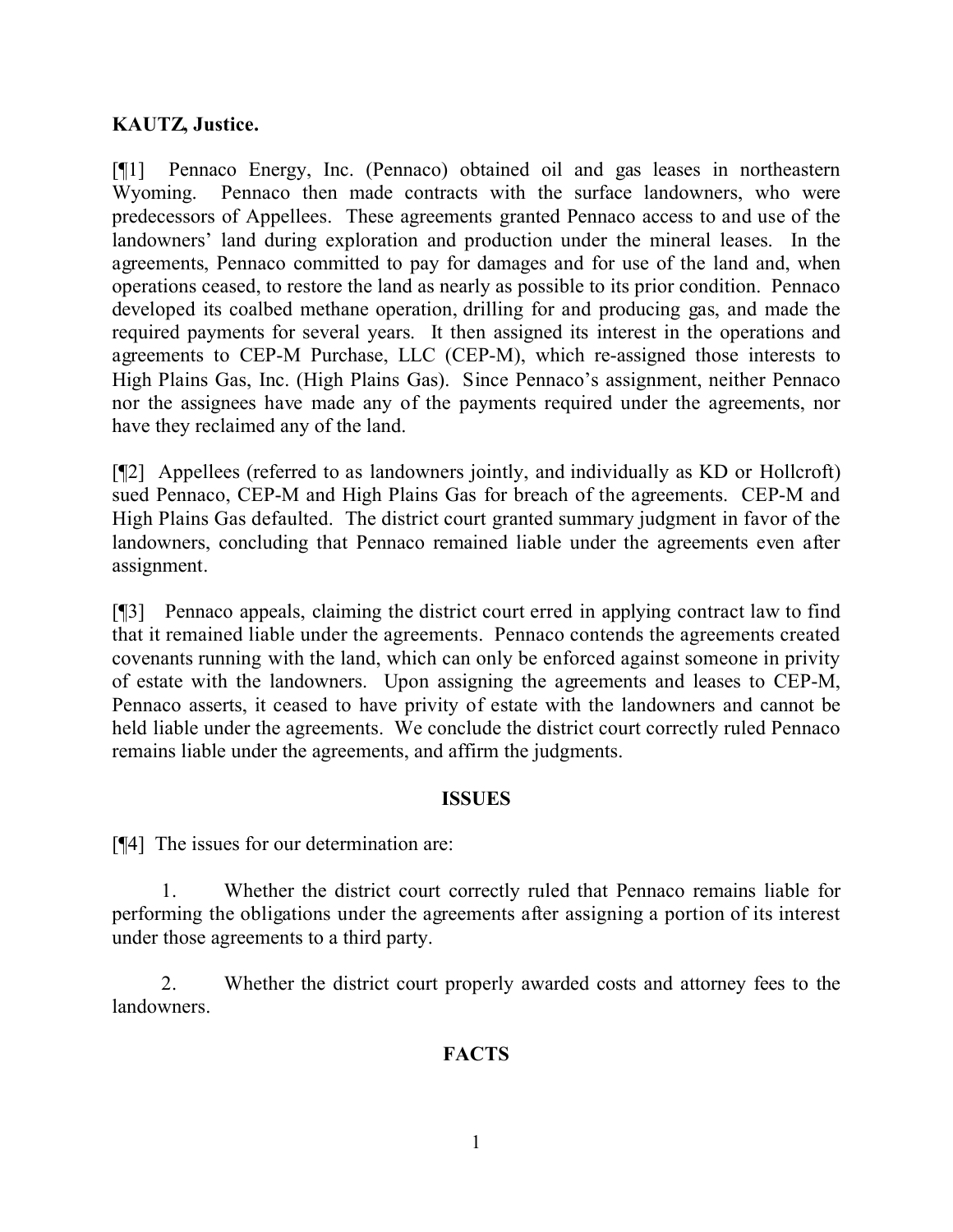[¶5] The ranch lands at issue in these cases are located in the Powder River Basin in Sheridan County and Johnson County, Wyoming. During the 1990s, Pennaco acquired interests in oil and gas leases for the mineral estate underlying the ranch lands. Pennaco then made contracts with the surface owners, who were predecessors of KD and Hollcroft. In those contracts, the surface owners granted Pennaco the right to enter the lands for purposes of drilling, completing and producing gas wells, constructing and maintaining access roads and power lines, and installing pipelines to transport gas and water produced from gas wells drilled on the lands. In exchange, Pennaco agreed to make annual payments to the surface owners for use of the land and to compensate them for damages caused by its operations. Pennaco agreed to restore all impacted land when the use ended.

[¶6] In addition to the surface use agreements, Pennaco and the landowners entered into agreements concerning the disposal of water produced during the operations. Those agreements required Pennaco to make annual payments and, when operations ceased, either restore the land or make the areas suitable for the landowners' use as water wells or reservoirs.

[¶7] After signing the agreements, Pennaco began coalbed methane operations on the lands drilling numerous wells, constructing roads, building reservoirs for storing water produced from the wells, and installing underground pipelines and other infrastructure. As required by the agreements, Pennaco made the annual surface damage and reservoir payments through 2010. In 2009, Pennaco and Hollcroft signed agreements which required Pennaco to replace two of Hollcrofts' water wells and to pay for electricity to operate those wells.

[¶8] In July 2010, Pennaco sold a portion of its oil and gas interests in the Powder River Basin to CEP-M. The sale included part of Pennaco's interest in the leases underlying the ranch lands at issue and its rights under the surface agreements. However, the sale expressly reserved Pennaco's interest in the "deep rights" covered by the leases and the rights of access to and use of the ranch property in order to explore and develop the deep rights.<sup>1</sup> Pennaco also excluded monitoring wells and wells subject to a 2010 plugging and abandonment program along with surface access and other rights necessary to complete plugging and abandoning those wells. Finally, Pennaco retained a right to complete, plug and abandon wells and restore the sites at CEP-M's expense if CEP-M failed to do so.

[¶9] CEP-M then assigned its interests to High Plains Gas. High Plains Gas began operating the wells, producing gas and discharging water into the reservoirs on the ranch

  $<sup>1</sup>$  The "deep rights" are those below the Tertiary Paleocene Ft. Union formation.</sup>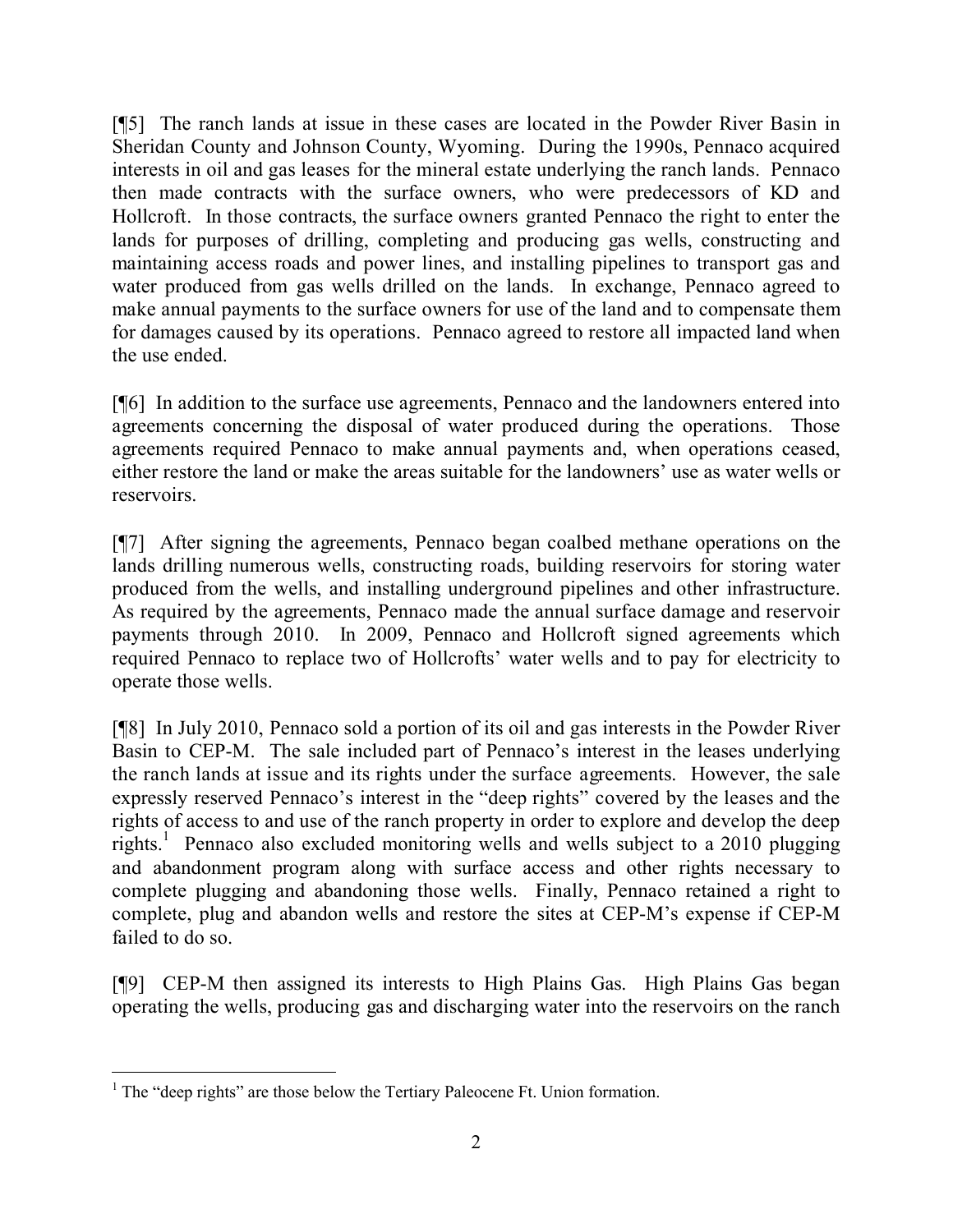lands. No one, however, made any payments required under the contracts after Pennaco's assignments.

[¶10] By the time of the assignments, Pennaco had reclaimed a number of the wells it drilled on the ranch lands and reclaimed some of the roads it constructed. No one has reclaimed any wells, roads or reservoirs since the assignments. Annual payments required under the surface and damage agreements were not made after 2010. The annual payments required under the water storage agreements were not made after 2011. No one made electricity payments to the Hollcrofts as required by the water well replacement agreements after mid 2012.

[¶11] In 2012 and 2013, the landowners gave Pennaco, CEP-M and High Plains Gas notice that they were in default under the surface, damage and water storage agreements. When they did not cure the default, the landowners filed complaints against them in district court in Sheridan County<sup>2</sup> and in Johnson County<sup>3</sup> for breach of the agreements. Landowners sought judgment for all amounts due under the agreements. High Plains and CEP-M failed to answer the complaints and the district court entered default against them in both cases. The landowners and Pennaco then filed motions for summary judgment.

[¶12] Relying on well established principles of contract law, the landowners asserted that Pennaco remained liable under the contracts even after the assignments. Pennaco argued the landowners' analysis was not applicable because the parties to the agreements intended to create covenants running with the land, which could only be enforced against someone in privity of estate with the landowners. Pennaco claimed that upon assigning the agreements, it ceased to have privity of estate with the landowners. The district court determined that Pennaco remained liable under the contracts and granted judgments against Pennaco for past due payments of \$63,864.90, plus interest, in the case filed in Sheridan County and \$71,508.60, plus interest, in the Johnson County case. The district court also awarded the landowners attorney fees and costs. Pennaco timely appealed from the district court's judgments.

[¶13] Pennaco then filed a motion in this Court to consolidate the appeals involving KD and the Hollcrofts. KD and the Hollcrofts opposed consolidation for briefing purposes but agreed the cases should be consolidated for purposes of oral argument and this Court's decision. We entered an order granting the motion to consolidate for purposes of argument and decision. There are some differences between the KD contracts and the Hollcroft contracts, listed below, but much of the analysis of those contracts is the same. Consequently, this decision primarily addresses the agreements together. The Petroleum

 $\overline{a}$  $2$  The lands of Appellee KD Company, LLC (KD) are in Sheridan County, so it filed its case there.

<sup>&</sup>lt;sup>3</sup> The lands of Appellee First Northern Bank as Trustee of the Hollcroft Trusts (Hollcrofts) are in Johnson County.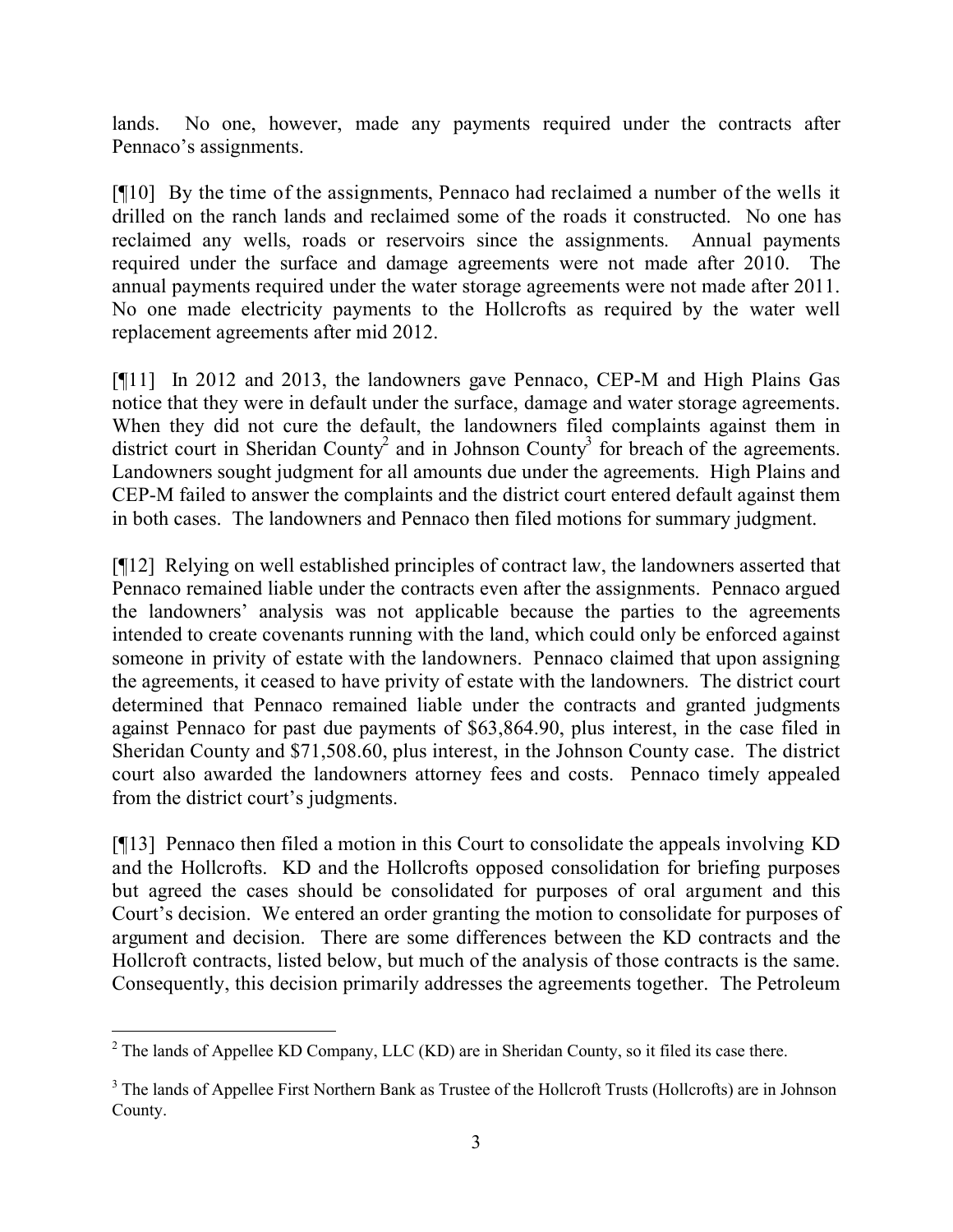Association of Wyoming (PAW) and Texas Oil and Gas Association (TOGA) filed motions requesting an order allowing them to file amicus briefs. We granted the motions.

#### **STANDARD OF REVIEW**

[¶14] Pennaco appeals from district court orders granting summary judgment to KD and the Hollcrofts. Summary judgment is governed by W.R.C.P. 56(c), which states:

> The judgment sought shall be rendered forthwith if the pleadings, depositions, answers to interrogatories, and admissions on file, together with the affidavits, if any, show that there is no genuine issue as to any material fact and that the moving party is entitled to a judgment as a matter of law.

We review a summary judgment *de novo*, using the same materials and following the same standards as the district court and examining the record from the vantage point most favorable to the party opposing the motion, giving that party the benefit of all favorable inferences which may fairly be drawn from the record. *Baker v. Speaks*, 2014 WY 117, ¶ 9, 334 P.3d 1215, 1219 (Wyo. 2014). The parties agree that there is no genuine issue as to any material fact. Each side asserts that it is entitled to a judgment as a matter of law based on the undisputed facts.

[¶15] Pennaco also appeals the district court judgments awarding KD and the Hollcrofts attorney fees and costs.

> The question of whether there is legal authority to award attorney fees is one of law, which we review *de novo*. *See*, *Thorkildsen v. Belden*, 2011 WY 26, ¶ 8, 247 P.3d 60, 62 (Wyo. 2011); *Ultra Resources, Inc. v. Hartman*, 2010 WY 36, ¶ 149, 226 P.3d 889, 935 (Wyo. 2010); *Breitenstine v. Breitenstine*, 2006 WY 48, ¶ 12, 132 P.3d 189, 193 (Wyo. 2006). The final attorney fee award is, however, reviewed for abuse of discretion. *Mueller v. Zimmer*, 2007 WY 195, ¶ 11, 173 P.3d 361, 364 (Wyo.2007).

*Evans v. Moyer*, 2012 WY 111, ¶ 37, 282 P.3d 1203, 1214 (Wyo. 2012).

#### **DISCUSSION**

*1. The Law of Contract Assignment Delegation, and of Covenants Running With the Land*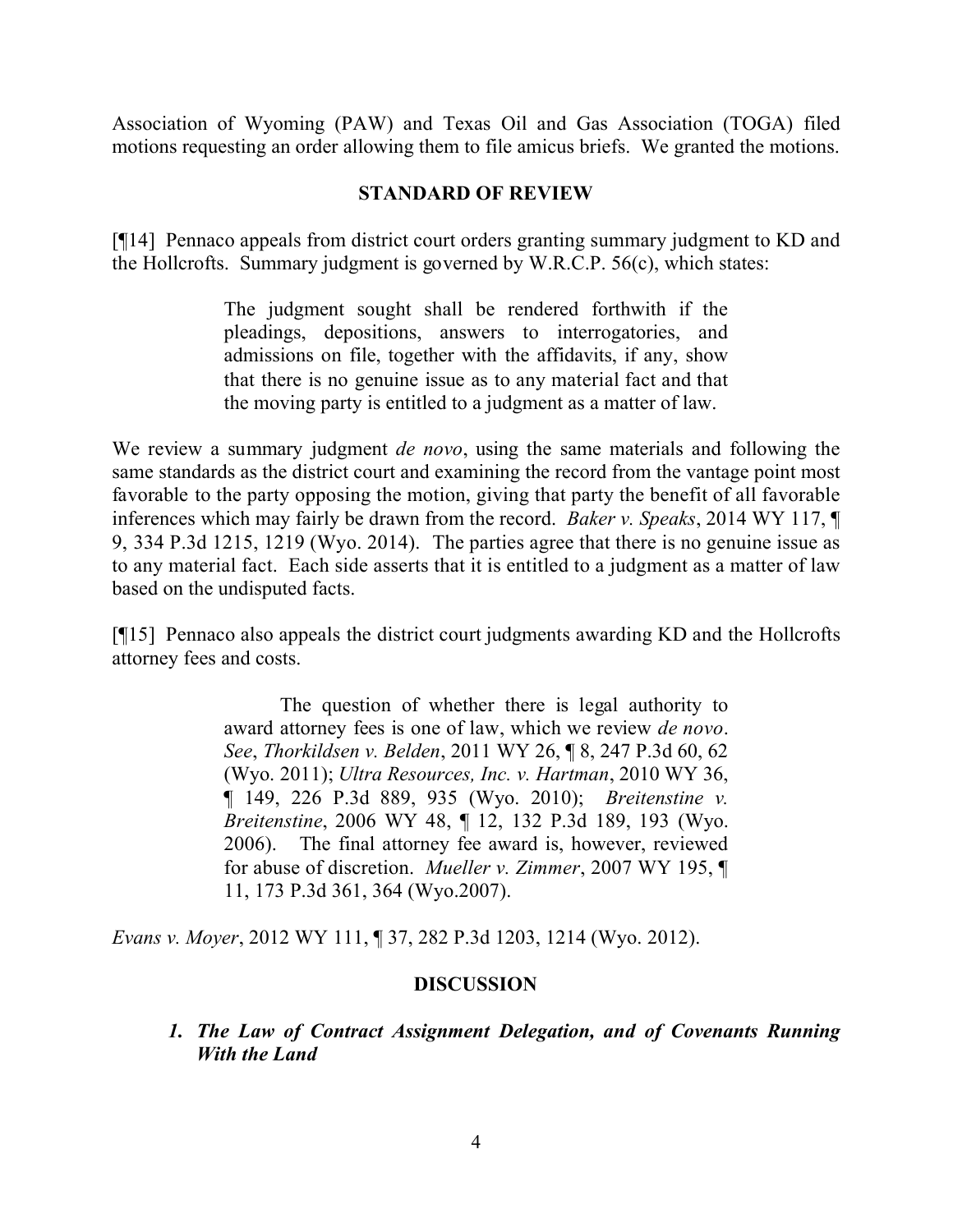[¶16] The key issue in this case is whether the relationship between Pennaco and the landowners, as established by their written agreements, is primarily a contractual relationship or one based on privity of estate involving covenants running with the land. As we begin our analysis, it is appropriate to provide a brief review of the law about the effect of assignments of contractual obligations and of covenants which run with the land.

[¶17] Well established principles of contract law dictate that a party who assigns/delegates a contractual duty remains responsible for performance of that duty.

> Rights are assigned; duties are delegated. When a right is assigned, the assignor ordinarily no longer has any interest in the claim. When a duty is delegated, however, the delegating party (delegant) continues to remain liable. If this was not so, every solvent person could obtain freedom from debts by delegating them to an insolvent. Delegation involves the appointment by the obligor-delegant of another to render performance on the obligor's behalf. It does not free the obligor-delegant from the duty to see to it that performance is rendered, unless there is a novation.

Joseph M. Perillo, *Contracts*, § 18.25, 665-666 (7<sup>th</sup> ed. 2014). *See also* Arthur L. Corbin, *Corbin on Contracts*, § 49.6, 206 (revised ed. 2007) ("If a party assigns his right and delegates his duty under a contract, he no longer has any right, but he remains liable as a surety for the performance of the duty."); E. Allan Farnsworth, *Farnsworth on Contracts,* § 11.10, 127 (3rd ed. 2004) ("a delegation of a performance does not relieve the delegating party of 'any duty to perform' or of any 'liability for breach.'"); Samuel Williston, *Williston on Contracts*, § 74.27, 412-413 (4th ed. 2003) ("one who owes money or is bound to any performance whatsoever cannot by its own act, or by any act in agreement with anyone else … divest itself of the duty and substitute the duty of another."); Restatement (Second) Contracts, § 318(3), 19 ("Unless the obligee agrees otherwise, neither delegation of performance nor a contract to assume the duty made with the obligor by the person delegated discharges any duty or liability of the delegating obligor.").

[¶18] The same principle applies to oil and gas leases.

Another important area of concern for a lessee is whether the assignment of its rights and obligations under a lease to another party absolves it of all responsibility under the lease, or whether there are ongoing duties for which it may bear continued responsibility. **It is broadly understood that when an oil and gas lease is assigned, the assignee becomes responsible for all of the covenants in the lease (although,**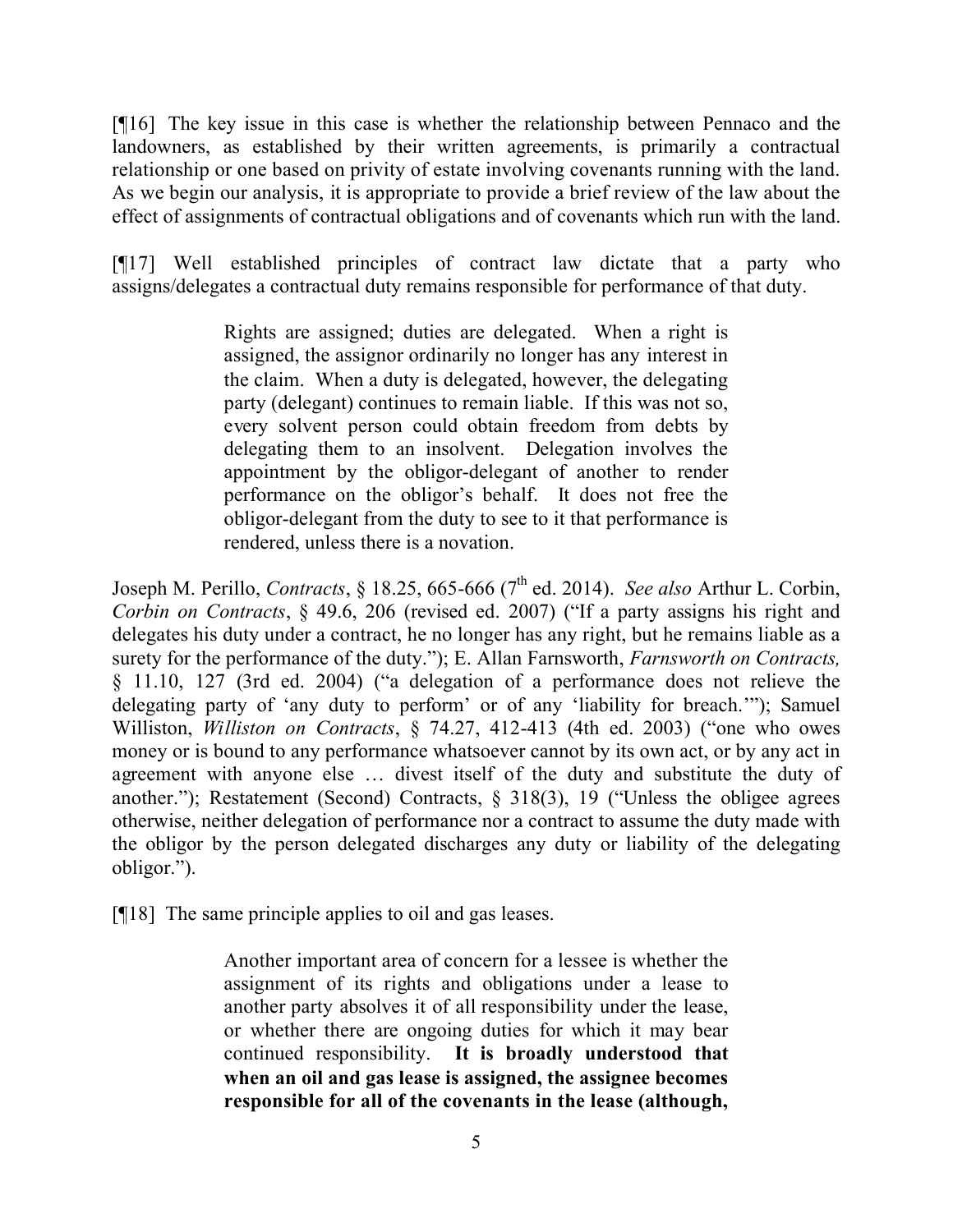**as seen below, this does not automatically extinguish all obligations owed to the original lessor by the original lessee**). The responsibility for the observance of covenants in the lease passes through to an assignee under the doctrine of privity of estate because they are covenants that run with the land. Consequently, if an assignee in turn assigns the lease to yet another party, privity of estate is destroyed as to the prior assignee and it is no longer responsible to the original lessor for those covenants.

**Absent an express clause that terminates its obligations, the original lessee-assignor will continue to be responsible to the lessor for covenants in the lease under the doctrine of privity of contract. Many oil and gas leases contain clauses eliminating contractual liability of this nature, but some do not. Where they do not, the courts are nearly universal in their finding that the original lessee-assignor retains obligations to the lessor with respect to at least some of the covenants under the lease.**

62-4 CAIL Annual Institute on Oil and Gas Law § 4.03 (Institute for Energy Law of the Center for American and International Law's  $56^{th}$  Annual Institute on Oil & Gas, 2015) (emphasis added). *See also* 6-49 Thompson on Real Property, Thomas Editions § 49-62 ("Neither an assignment nor sublease will release the lessee from liability on the express covenants of the lease because the lessee is in privity of contract with the lessor."); Williams& Meyers Oil & Gas Law § 403.1 ("The original lessee continues [to be] liable to the lessor for a breach of an express covenant of the lease occurring after his assignment of the lease unless the lease contains a clause excusing him from further liability after assignment."); 5-64 Eugene O. Kuntz, *Law of Oil and Gas* § 64.6 ("Under traditional landlord-tenant law, a landlord can hold both the original tenant and the tenant's assignee liable for breach of a lease covenant that runs with the estate. The original tenant is liable under the initial contractual agreement (privity of contract) with the lessor, and the assignee is liable because it has accepted the benefit of the leasehold estate and must accept its attached burdens as well.").

[¶19] Among the covenants the original lessee-assignor retains after assignment of its interest are those requiring payments of rentals and/or royalties and restoration of the surface to its original condition once production activities have ceased.

[1] Delay Rentals

In many leases there is an express covenant that the lessee either must drill a well within a specified time period or pay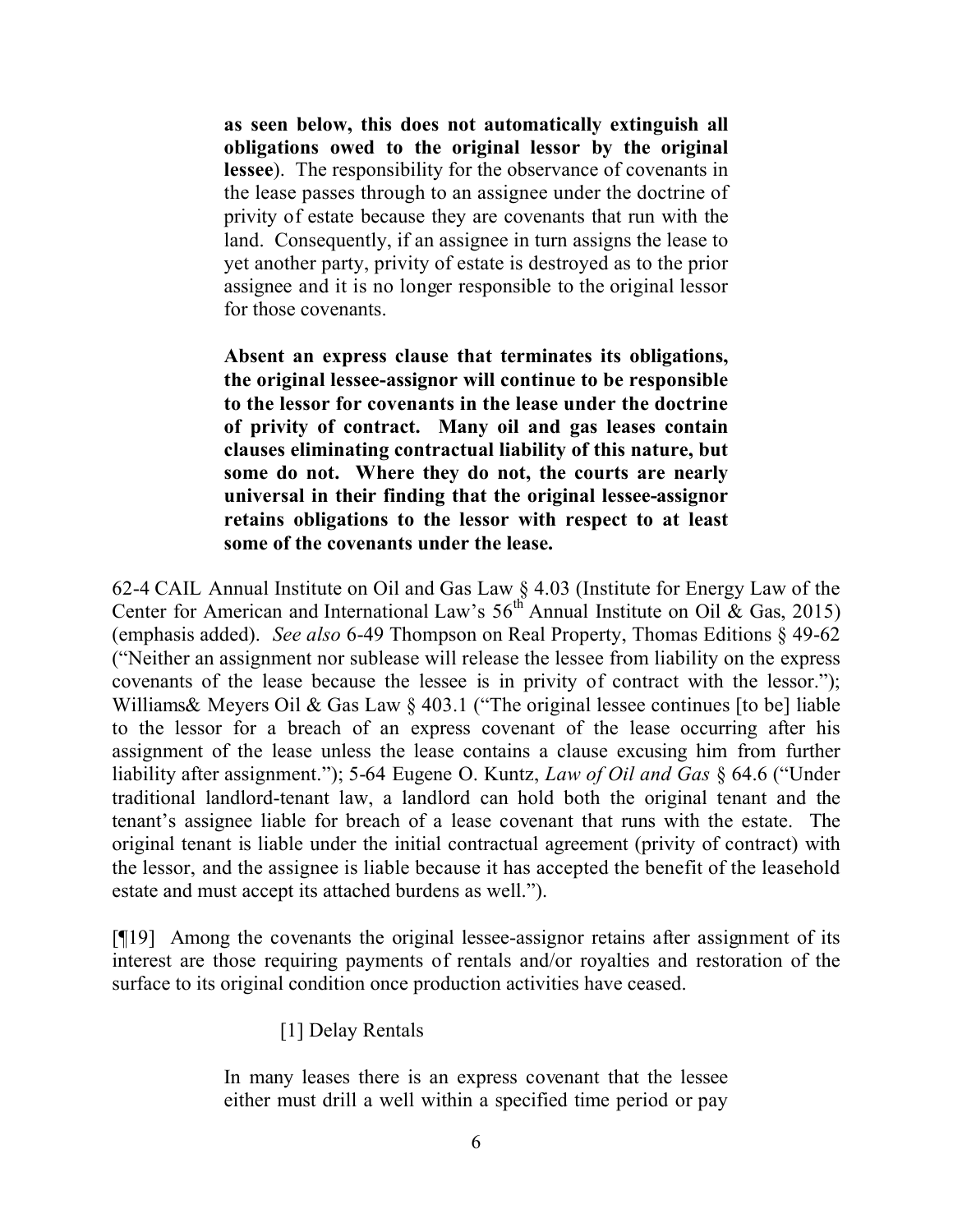delay rentals to the lessor. If the lessee fails to do so the lease is not terminated but the lessee is liable for the lessor for the unpaid rentals. As noted above, once the lease is assigned, this duty to drill or pay rentals primarily falls on the assignee. Nevertheless, courts have held that if the assignee fails to pay rentals, the lessor may bring an action directly against the original lessee-assignor for the collection of rentals. Of course, the original lessee-assignor, being in privity of contract with the offending assignee, may bring a suit against the assignee to recover these rentals or for other damages is may have suffered because of the failure to pay rentals.

[2] Royalties

There is an express covenant in oil and gas leases requiring the payment of royalties to the lessor out of production under the lease. If the assignee fails to pay such royalties the lessor may sue the original lessee for them.

[3] Restoration of Surface

Another obligation that may remain with the original lessee is the responsibility to restore the surface to its original condition once the production activities have ceased. Many leases contain such a requirement. In these cases, as with rentals and royalties due under the lease, the lessee may be held responsibile for restoration of the surface even if it did not conduct the operations at issue.

62-4 CAIL Annual Institute on Oil and Gas Law § 4.03.

[¶20] However, when the relationship between the parties is based on privity of estate, such as adjoining landowners where one has an access easement across his neighbor, the standard contract rule that one who delegates a duty remains responsible for performance may not apply. Duties requiring or prohibiting certain activity on the land, may "run with the land" and only obligate the party who is "in privity of estate," or connected to that land (unless the parties specify otherwise). In such a circumstance, the transfer of the land connected with the duty carries that duty to the assignee, and relieves the assignor of future responsibility. An example of such a circumstance is found in the Restatement (First) of Property §538, cmt. c:

> A conveys Blackacre to B. B promises in behalf of himself, his executors, heirs and assigns that he will maintain a dam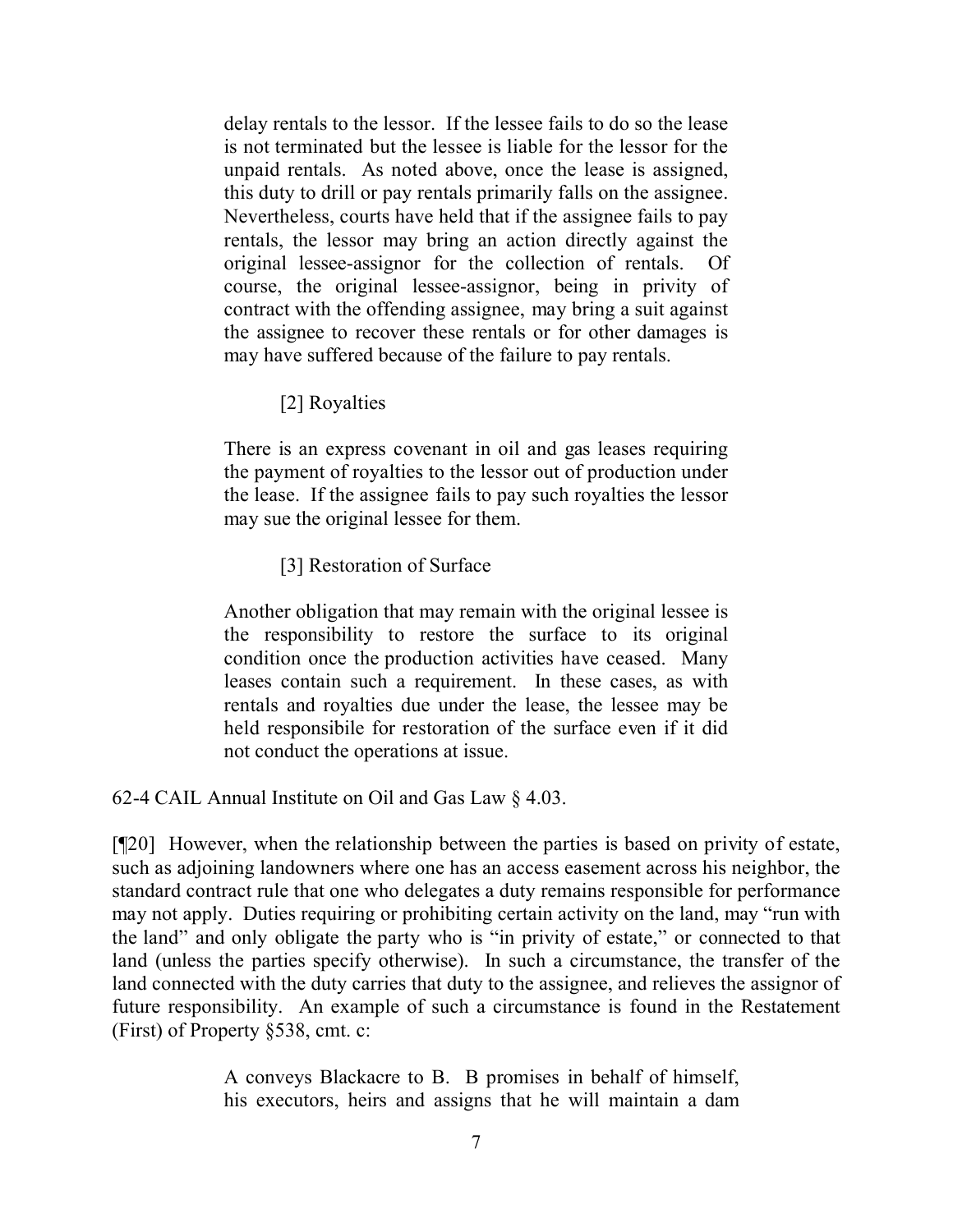upon the premises conveyed which dam will have the effect of maintaining a pond or lake on land retained by A at a specified level. Upon these facts it is proper to hold that upon conveyance of Blackacre by B his liability for future maintenance of the dam will cease.

An example more closely resembling the arguments of Pennaco follows: The owner of tract A obtains an access easement across tract B for the benefit of tract A, and promises to annually maintain the access easement for the benefit of both tract A and tract B. When the owner then transfers tract A to a third party, the easement and the maintenance obligation transfer with tract A. Then the original owner of tract A is no longer responsible for the annual maintenance of the easement.

[¶21] Obligations and rights which run with the land are known as servitudes. Restatement (Third) of Property (Servitudes) § 1.1. The principle that an original obligor on a servitude may not have continued responsibility for performance after transferring the related land is stated in the Restatement (Third) of Property (Servitudes) as follows:

#### **§ 4.4. Duration of Original Parties' and Successors' Obligations and Enjoyment of Rights**

If no duration is stated and the servitude has not terminated under Chapter 7, the duration of a party's obligation under, or right to enjoy the benefit of, a servitude, is as follows:

(1) An original party or successor to a servitude burden that runs with an interest in property incurs liability on account of the servitude burden only for obligations that accrue during the time the party or successor holds the burdened property interest.

[¶22] As we pointed out above, this servitude rule does not apply to obligations found in leases, including mineral leases. Comment *b*. to § 4.4 explains:

> The difference results from the likely difference in the expectations of parties to leases and parties to covenants among fee owners. In the lease transaction, the duration of the tenant's liability is limited by the duration of the lease term, and the landlord is thought to have relied on the tenant's creditworthiness in determining to enter into the lease. By contrast, servitudes created by fee owners generally have an indeterminate or perpetual duration and neither party is likely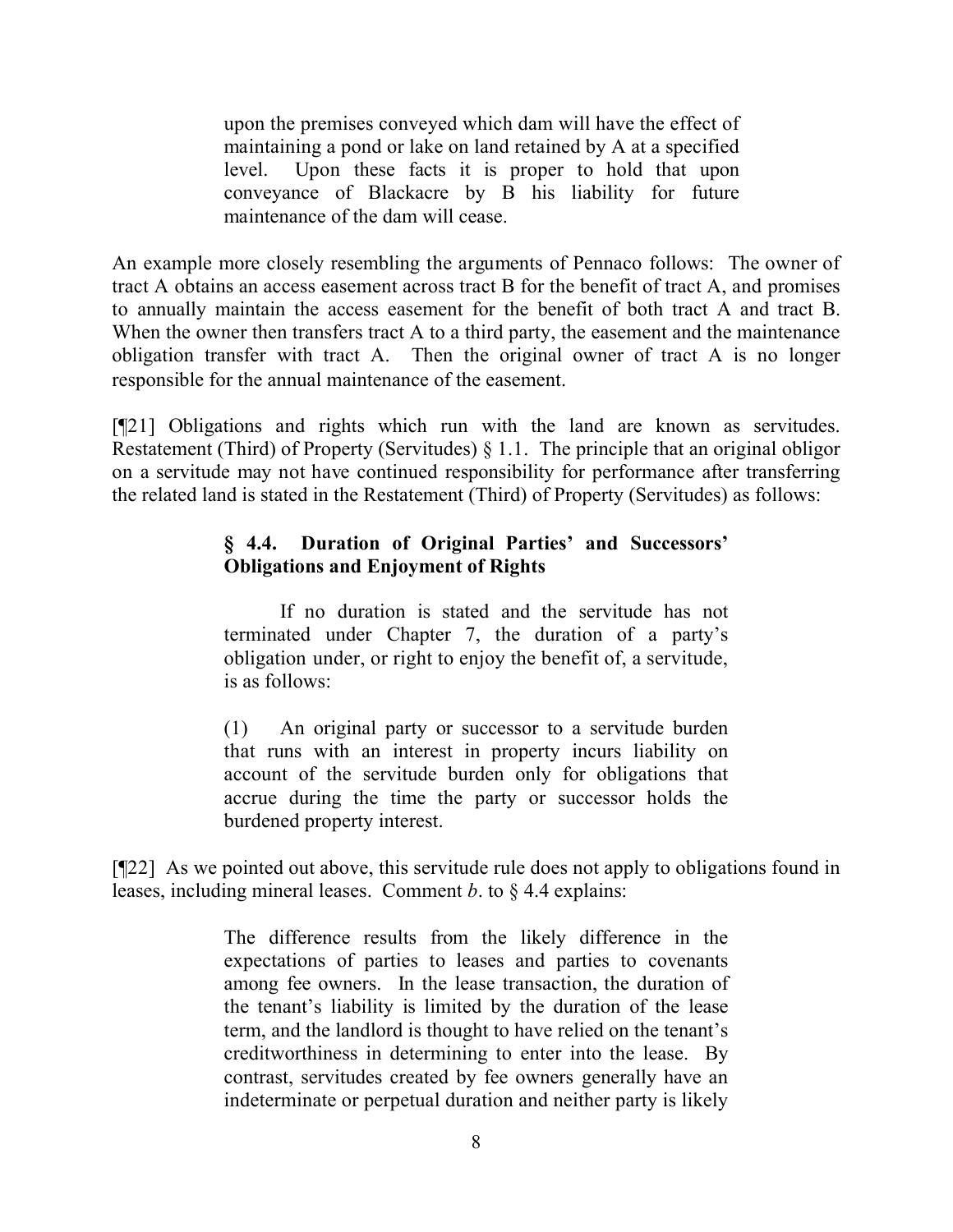to have expected the other to be liable after transfer of the burdened interest.

Similarly, other types of obligations may be such that neither party likely expected the other to be liable after transfer of the burdened interest, or, as with a mineral lease, they may be obligations logically connected to the original obligor. Some burdens are obviously connected solely with use or possession of land. Others may be capable of being performed separately from possession or use of land, or are related to the original obligor. Amicus Curiae TOGA points out that "one can often infer from the nature of the act promised whether the parties intended for the promisor to be released of his obligations upon the transfer of the land," citing Restatement (First) of Property § 538, cmt. c.

[¶23] In summary, obligations based on a contract relationship continue to bind the original obligor even after the obligor assigns its interest in the contract. This principle recognizes that contracting parties should not be permitted to avoid contractual obligations simply by assigning them. It also recognizes that contracting parties expect each other to perform the contract unless they specify otherwise. On the other hand, obligations which are connected solely to ownership or use of an interest in land and which have no stated duration likely are based only on the ownership/use of the burdened property. In that situation, the parties likely intended that whoever held the interest or the burdened property would be responsible for performance, and did not intend the original obligor to be bound after it transferred its interests.

## *2. The Contract Language*

[¶24] The core question with respect to these contracts is whether the parties intended to create contractual obligations which obligated Pennaco even after assignment, or whether they intended to create real estate servitudes which the parties would not have expected Pennaco to fulfill after assignment.

[¶25] The agreements in these cases are clearly contracts which contain covenants about the use of land as well as obligations which are not directly related to the use of any particular parcel of real estate. We interpret contracts and covenants in accordance with principles of contract law. *Stevens v. Elk Run Homeowners' Assoc.*, 2004 WY 63, ¶ 13, 90 P.3d 1162, 1166 (Wyo. 2004). (A covenant is a contract and is, therefore, construed in accordance with principles of contract law.) Our primary purpose is to determine the true intent and understanding of the parties at the time and place the agreement was made. *Stone v. Devon Energy Prod. Co., L.P.,* 2008 WY 49, ¶ 18, 181 P.3d 936, 942 (Wyo. 2008), citing *Wells Fargo Bank Wyo., N.A. v. Hodder*, 2006 WY 128, ¶ 21, 144 P.3d 401, 409 (Wyo. 2006). *See also Mathisen v. Thunder Basin Coal Co*., *LLC*, 2007 WY 161, 169 P.3d 61 (Wyo. 2007). We begin by considering *de novo* the plain language of the agreements. *Id*.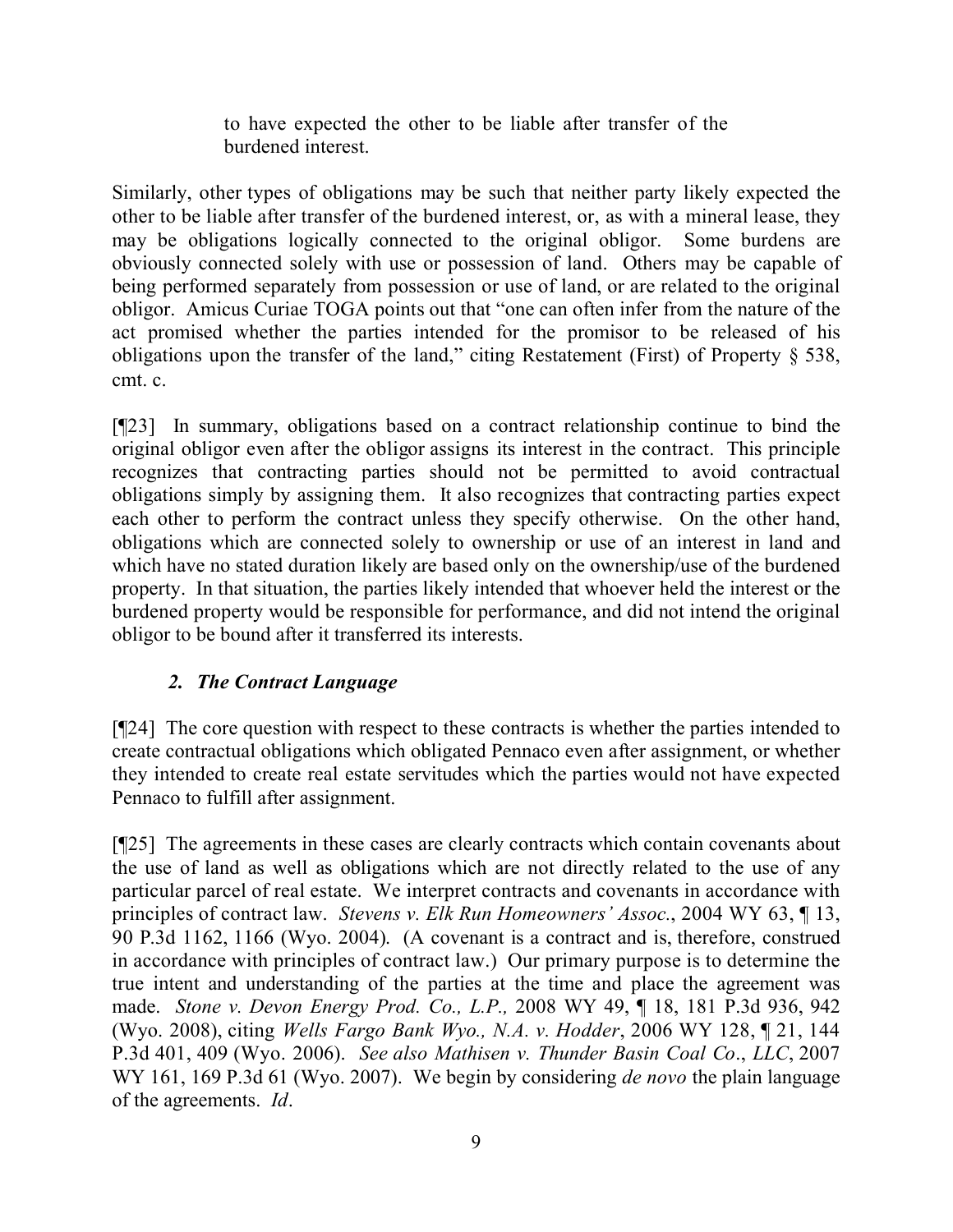When the language is clear and unambiguous, we limit our inquiry to the four corners of the document, giving the words contained therein their ordinary meaning. The parties are free to incorporate within their agreement whatever lawful terms they desire, and we are not at liberty, under the guise of judicial construction, to rewrite the agreement. It is only when a contract is ambiguous that we construe the document by resorting to rules of construction. A contract is ambiguous if indefiniteness of expression or double meaning obscures the parties' intent.

*Davidson Land Co., LLC v. Davidson*, 2011 WY 29, ¶ 14, 247 P.3d 67, 71 (Wyo. 2011), citing *Christensen v. Christensen*, 2008 WY 10, ¶ 13, 176 P.3d 626, 629 (Wyo. 2008) and *Cathcart v. State Farm Mut. Auto. Ins. Co*., 2005 WY 154, ¶ 18, 123 P.3d 579, 587 (Wyo. 2005).

[¶26] We construe the language used in written agreements in the context in which it was written, looking to the surrounding circumstances, the subject matter, and the purpose of the agreements to ascertain the intent of the parties at the time the agreements were made. *Stone,* ¶ 18, 181 P.3d at 942. Extrinsic evidence can be considered in interpreting an unambiguous contract to the extent it involves facts and circumstances surrounding execution of the contract. *Wells Fargo,* ¶ 31, 144 P.3d at 412, citing *Hickman v. Groves*, 2003 WY 76, ¶ 11, 71 P.3d 256, 259-60 (Wyo. 2003); *Mullinnix LLC v. HKB Royalty Trust*, 2006 WY 14, ¶ 6, 126 P.3d 909, 915 (Wyo. 2006). We look to parol evidence to understand the parties' intent only upon finding the document is ambiguous. *Wells Fargo, id*.

### *a. KD/Pennaco Surface and Damage, and Disposal of Produced Water Agreements.*

[¶27] The KD surface and damage agreement provides in relevant part that it is made and entered into between KD's predecessor in interest as "Owner" and Pennaco as "Operator." It states owner owns the surface of the lands and the lands are subject to oil and gas leases "either now held or hereafter acquired" by Pennaco. In the agreement, owner grants to Pennaco, "its employees and designated agents, a private right of way" to enter upon and use the lands to drill, complete and produce gas wells, construct and maintain access roads and power lines, and install pipelines to transport gas and water produced from the wells.

[¶28] The contract requires Pennaco to make payments to the owner as damages, including annual rental payments of \$500.00 per year for each well drilled. This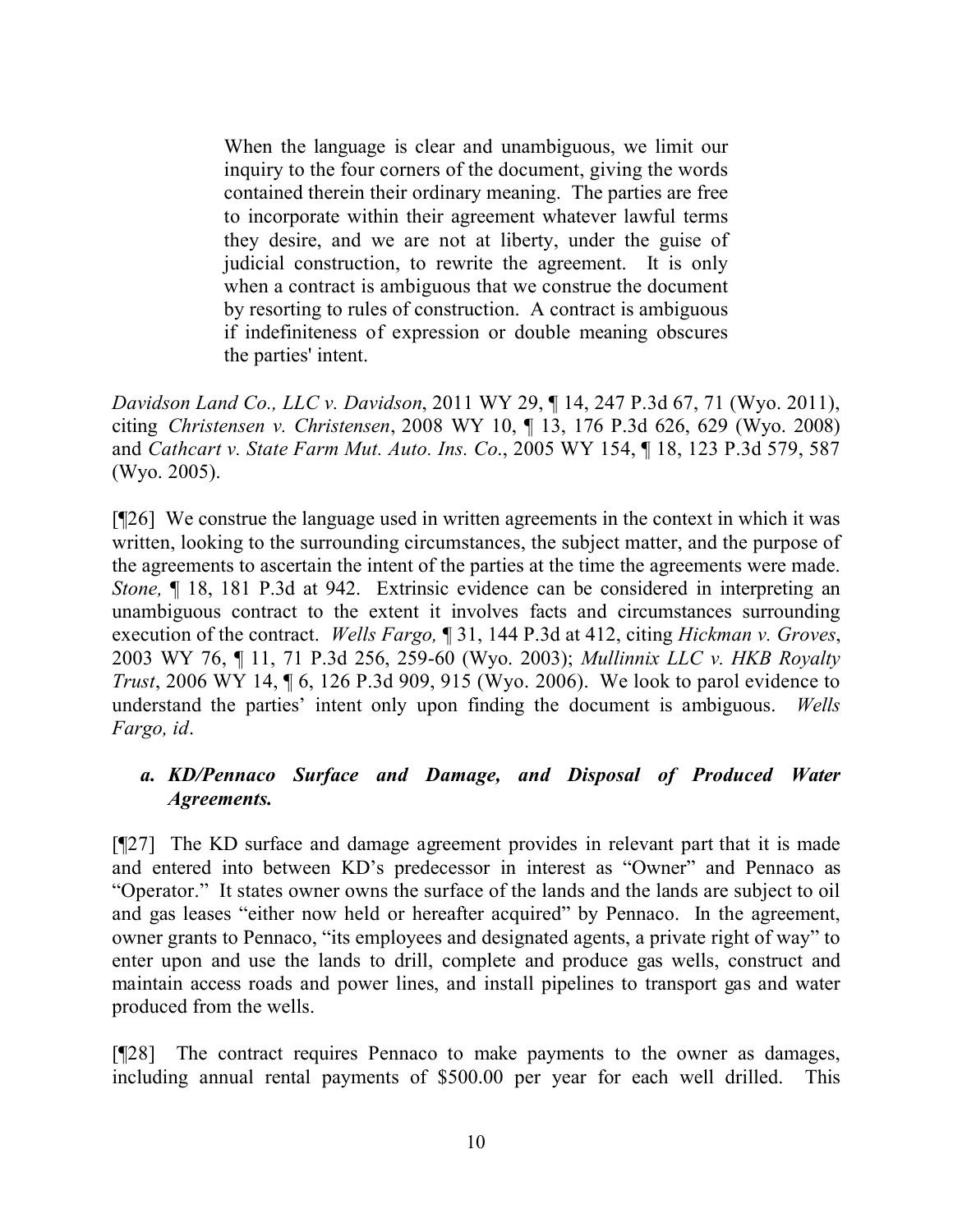obligation to pay continues beyond the time any well has ceased production until reclamation is complete. The agreement states:

> This annual payment shall be made on the anniversary date of this agreement in each and every year until the well has been plugged and abandoned and the location of any roads and pipelines constructed in connection therewith have been reclaimed as provided herein.

In this contract Pennaco promises to make annual payments of specified amounts for the use of new and existing roads on the lands, compression stations located on the lands and lands taken out of hay and crop production as a result of the coalbed methane operations. The rights granted to Pennaco by the surface owner terminate when Pennaco's right to explore for and develop gas from the land terminates or in the event of Pennaco's default.

[¶29] This surface and damage agreement requires Pennaco to rehabilitate and restore all areas disturbed by the coalbed methane operations as nearly as possible to their original condition. It states:

> Upon final termination of Operator's rights under this agreement and unless otherwise agreed by Owner, Operator shall return all roads and other rights of way or sites, as near as practical to the condition which they were in prior to the execution of this agreement, reseed all areas disturbed by Operator's activities, and remove all above ground facilities and render all pipelines and power lines environmentally safe and fit for abandonment in place and provide Owner with evidence that such lines have been made environmentally safe and fit for abandonment in place.

The contract specifies it is binding upon the successors and assigns of the parties.

[¶30] Like the surface and damage agreement, the disposal of produced water agreement identifies KD's predecessor in interest as "Owner" and Pennaco as "Operator." This contract requires Pennaco to pipe any produced water (except water re-injected into underground formations or piped underground to the Powder River) underground to reservoirs at locations designated by the landowner. The reservoirs must be permitted in the owner's name, but are constructed, operated and maintained at Pennaco's expense. Pennaco must make annual payments to the landowner for upgraded or new reservoirs. If requested by the landowner, Pennaco must remove the reservoirs and restore the property as nearly as possible to its original condition after produced water is no longer being discharged. The produced water storage agreement provides that it "shall be binding upon and inure to the benefit of the successors and assigns of the parties."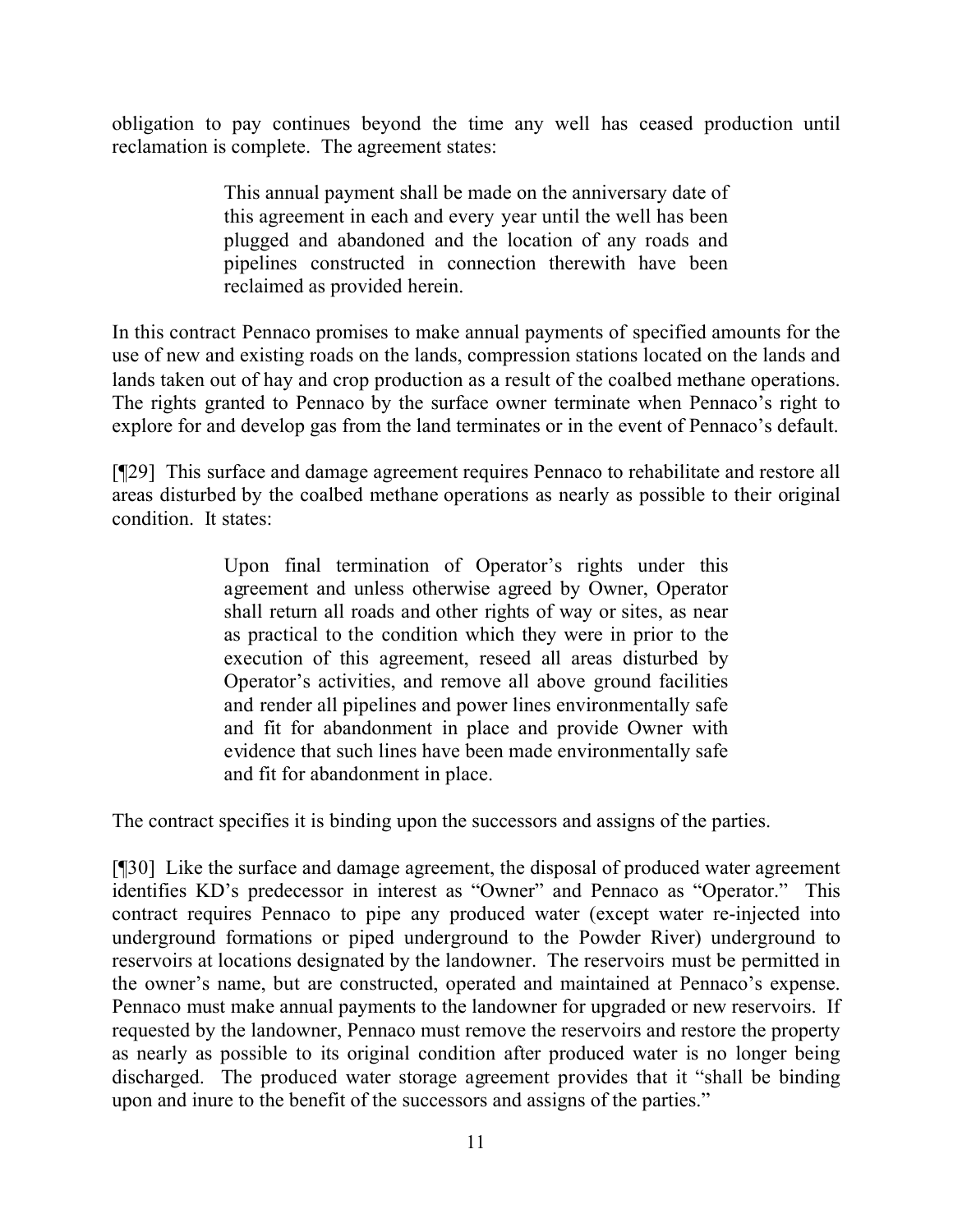#### *b. Hollcrofts/Pennaco Surface Use and Water Agreements*

[¶31] The Hollcroft surface use agreement describes "Hollcroft & Company and its successors," as "Owner," and "Pennaco and its successors and assigns," as "Operator." It states the Hollcrofts own the surface and Pennaco owns operating rights and an interest in gas leases covering portions of the lands. In the agreement, Hollcrofts grant and convey to Pennaco an "easement of right-of-way," to perform operations necessary to the production of coalbed methane. In exchange, Pennaco covenants to compensate Hollcrofts for damages occasioned by its activities on the land including user fees and specified annual fees for each well, use of the roads, compressor station facilities and pipelines. Pennaco also covenants to clean up and restore all abandoned wells and roads at its expense. Unlike the KD surface agreement, the Hollcroft surface contract provided that the obligation to pay specific fees for well and roads ended when the well permanently ceases production or the Operator has permanently ceased to use the road.

[¶32] The Hollcroft surface use agreement also contains these provisions:

#### 9

The Owner agrees to notify Operator of any change in the party to be identified as Owner under this Agreement, which change might be caused by any conveyances or descent from the original Owner … It is understood and agreed that the covenants made by Operator to owner under this Agreement are covenants running with the surface ownership of the subject lands, and that said rights must pass with said ownership and are not subject to retention by the party identified herein as Owner in the event of such a change in surface ownership.

10

The right-of-way as granted hereunder to the Operator shall be non-exclusive and the Operator is granted the nonexclusive use of said private roads, whether existing or newly built by Operator or other parties, to be used by the Operator, its agents, servants, employees, other working interest owners, and successors in interest of ingress and egress across the lands of the owner to the specific wells as contemplated in Article 2 hereunder for as long as the payments required herein are timely made and the above referenced Gas Lease(s) shall continue to be valid and in full force and effect.

. . . .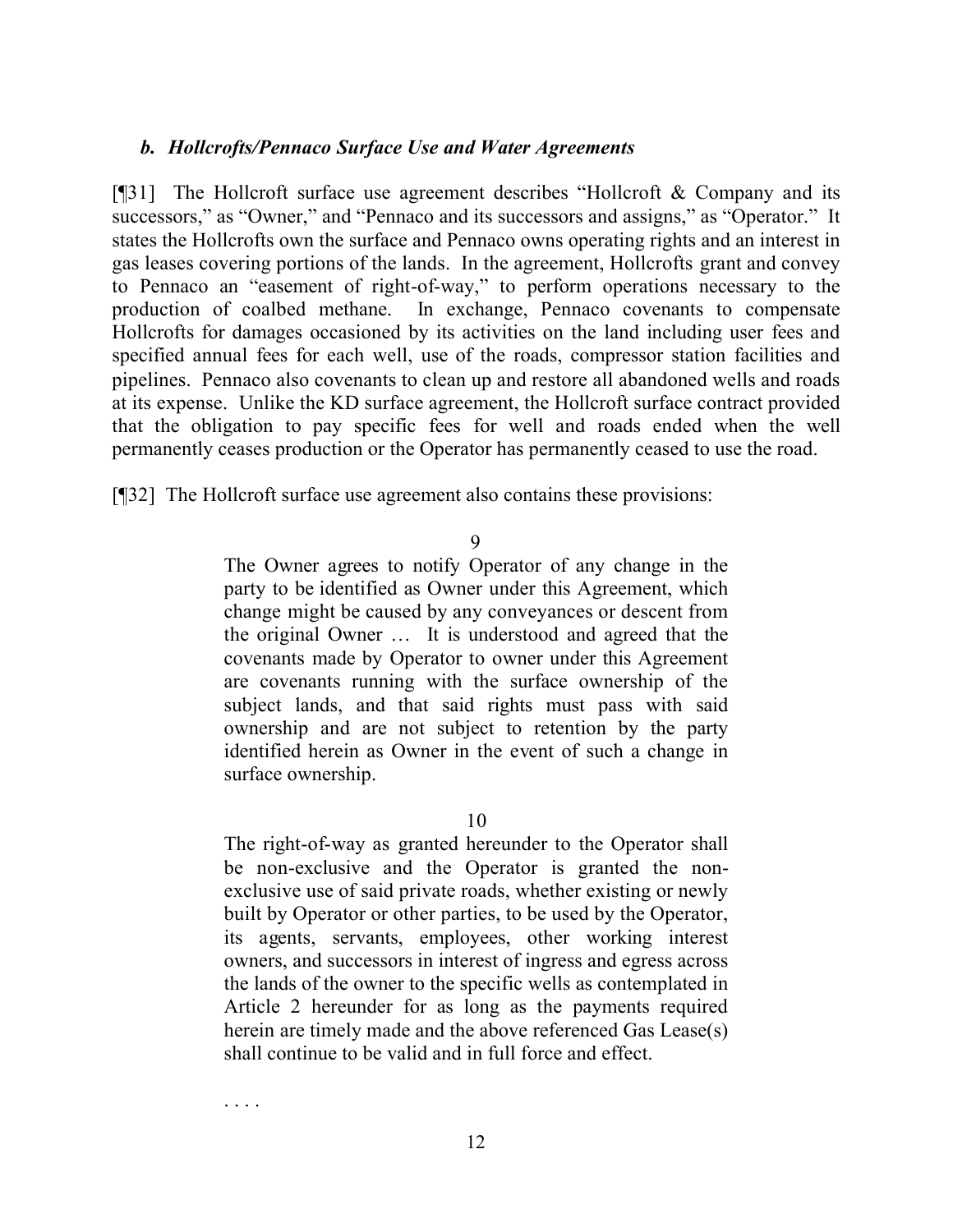This agreement shall be binding upon and shall inure to the benefit of the parties hereto and to their respective heirs, devisees, legal representatives, successors and assigns.

[¶33] The Hollcroft surface use agreement originally provided that upon generating water from its operations, Pennaco could use produced water free of charge, working with the Hollcrofts to determine the best locations for surface discharge of water. By an undated amendment, these provisions were removed and replaced with "the attached Agreement Concerning Disposal of Produced Water." No such agreement appears in the record. However, the record contains a second amendment dated October 10, 2003. The amendment states it is entered into between "Hollcroft & Company", "as Owner," and "Pennaco" as "Operator". It allows Pennaco to discharge produced water only under the terms of the agreement and in specified circumstances. The amendment also requires Pennaco to clean up and restore any production wells the Hollcrofts choose not to continue operating as water wells after coalbed methane operations cease.

[¶34] All the surface and water agreements require Pennaco to make payments on an annual basis. The contracts indicate that such payments are installments on damages, even though they are paid on an annual basis. The Hollcroft surface contract states "the compensation to be paid by the Operator to the owner hereunder shall be for the right-ofway ... and in payment of damages ... ." The KD agreements state "the payments herein provided are … for damages … ."

[¶35] Looking at the plain language of both the KD and Hollcroft agreements, it is clear the landowners intended to grant Pennaco, "its employees and agents" the right to enter and use the lands described for coalbed methane operations in the manner permitted by the agreements. In exchange for the rights granted, Pennaco assumed obligations, including the obligations to make annual payments, plug and abandon wells when operations ceased, and reclaim the land. The KD contract provides that Pennaco's rights end when its right to explore and produce gas from the lands terminates or in the event it defaults. The Hollcroft contract states that Pennaco's rights end when its rights under the gas leases end. Neither surface use contract states that Pennaco's **obligations** ended when its rights terminated.

[¶36] The KD surface agreement required Pennaco, upon final termination of its rights under the agreement, to reclaim all surface areas disturbed by its operations, remove all facilities associated with those operations and provide proof that pipelines and power lines are environmentally safe for abandonment. The Hollcroft surface agreement required Pennaco to restore all abandoned well sites and applicable roads. Pennaco assigned its operations under the agreement to CEP-M and did not, therefore, fulfill those obligations at the time its rights terminated. Nothing in these agreements suggests that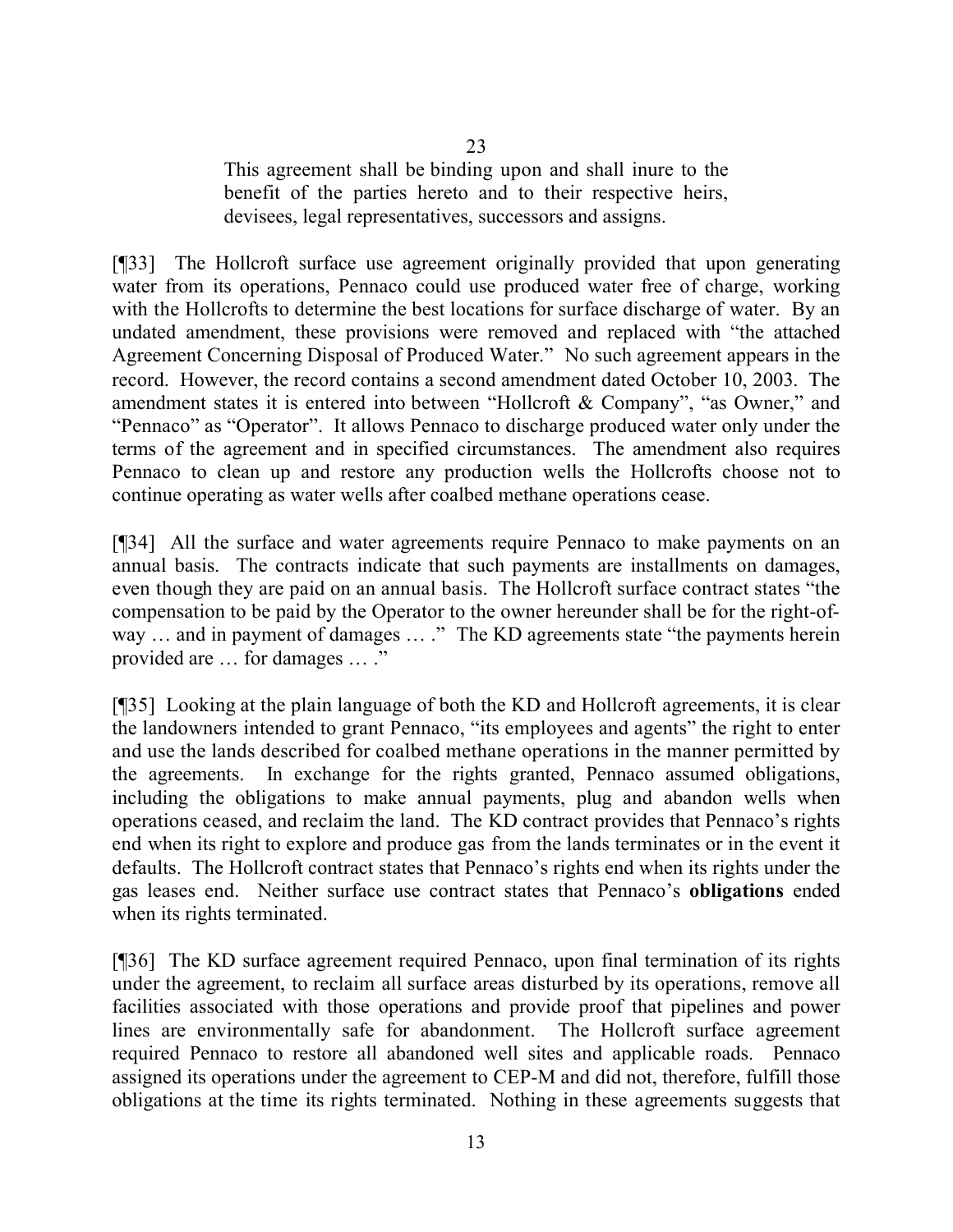the parties intended Pennaco to be relieved of these obligations merely by assigning them to a third party. The obligations to reclaim and to pay until reclamation is complete presume an ability and willingness to perform after production ends. These are not the type of obligations that the parties would expect to be performed only by the last assignee of Pennaco. These obligations are not only, or even primarily, related to the last assignee's "ownership" of the gas leases. The obligations can be performed apart from any gas production by the last assignee. They are logically connected to Pennaco, its financial ability, and its initial creation of the gas operation, rather than to whatever the last assignee may have done.

[¶37] Although both the KD surface and water agreements and the Hollcroft surface contract state they are binding on the parties' successors and assigns, neither agreement states an assignment terminates Pennaco's obligations. To the contrary, the KD agreement clearly provides that Pennaco was obligated to make the annual payments until the lands are reclaimed. The Hollcroft agreement requires payments until wells are abandoned. To read the agreements as providing that Pennaco's obligations terminate upon assignment would require writing words into the agreement the parties themselves did not include, something this Court is not at liberty to do. *Cheek v. Jackson Wax Museum, Inc.,* 2009 WY 151, ¶ 23, 220 P.3d 1288, 1293 (Wyo. 2009), citing *City of Gillette v. Hladky Constr., Inc*., 2008 WY 134, ¶ 46, 196 P.3d 184, 200 (Wyo. 2008) and *Mathisen*, ¶ 12, 169 P.3d at 65.

[¶38] The Hollcroft surface agreement contains a provision not found in Pennaco's KD surface contract. Section 9 of the agreement between Pennaco and the Hollcrofts requires the Hollcrofts to notify the operator if ownership of the surface changes. It also describes the covenants made by the operator as "covenants running with the surface ownership" which pass with ownership of the surface such that the original surface owner retains no rights to the promises made in those covenants. The agreement does not, however, state the covenants made by the operator pass with ownership of the mineral interest such that the original mineral owner's obligation to perform the covenants terminates upon assignment. If the parties intended the agreement to have the effect of passing both the surface owner's rights and the mineral owner's obligations upon transfer, we presume they would have included language to that effect in their agreement. The fact that the agreement expressly states the surface owner retains no rights upon transfer of ownership and does not say the mineral owner retains no obligations upon transfer supports the conclusion that the parties did not intend Pennaco's obligations to terminate upon assignment.<sup>4</sup>

 $\overline{a}$ 

<sup>&</sup>lt;sup>4</sup> By this analysis we do not determine that a clause stating Pennaco's obligations were "covenants running with" its mineral leases would have indicated intent that Pennaco was no longer responsible after assignment of the leases and agreements. An exculpatory clause must expressly terminate the assignor's obligations upon assignment.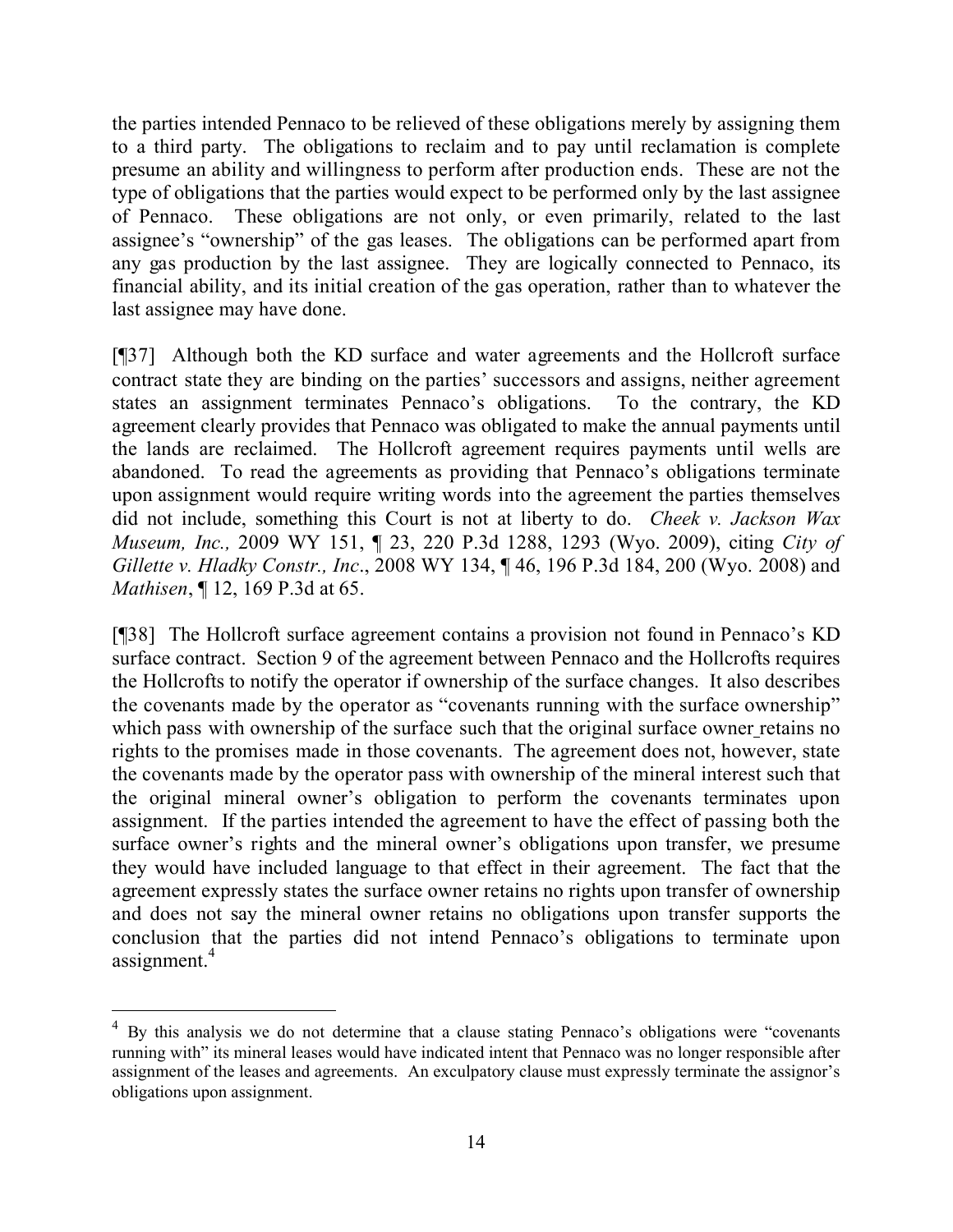[¶39] Pennaco maintains the Hollcroft surface use agreement is clear that the obligations it imposes are to be performed by the lessee of the lands, i.e. the person with possession and use of the land for mineral exploration. The agreement contains no language imposing performance of the obligations on "the lessee of the lands" or the "person with possession and use of the land for mineral exploration." Rather, the agreement imposes the obligations on Pennaco and its successors and assigns. There is simply no language in the agreement referencing the "lessee of the lands" or "the person with possession and use of the lands for mineral exploration." Again, we will not rewrite the parties' agreements.

[¶40] Each of these contracts identifies when Pennaco's rights end and when Pennaco's obligations end. Each contains obligations based on Pennaco's promises and the benefits Pennaco received, rather than on any privity of estate. Under the plain and unambiguous language of both the KD and Hollcroft surface use agreements, Pennaco remains obligated to make the annual payments until the wells are plugged and abandoned and the lands are reclaimed. Under the plain language of both the KD and Hollcroft water agreements/amendment, Pennaco remains obligated to make the annual payments until discharge of produced water ceases.

[¶41] Based on the agreements themselves, we find the contracts Pennaco made with the landowners indicate an intent that Pennaco remain responsible for its promises to make damage payments and to perform reclamation. Factors indicating such intent are:

- a. Pennaco's rights and obligations are time limited. Each obligation and right has a specific ending event, unlike fee ownership.
- b. No agreement contains any language indicating Pennaco's obligations end upon assignment.
- c. Pennaco's interest in the lands is based on mineral leases, and the nature and extent of Pennaco's use of the lands depends on leases. Well established law recognizes that obligations under leases continue to bind the original lessee even after an assignment. The interests and obligations of Pennaco under the surface use agreements are analogous to mineral leases, not real property servitudes.
- d. The nature of Pennaco's obligations to make annual payments toward damages and to reclaim are logically connected with the entire contract and project. They are not logically connected with only the last assignee's use of the land.
- e. The obligation to reclaim, in particular, is an obligation that accrued from the very beginning of this project. Reclamation is not connected with gas production obtained by High Plains or any assignee, but is connected with all the work occurring during the project.
- f. Both the obligation to make damages payments and to reclaim the land are logically connected to the obligor's financial ability and willingness to fulfill those responsibilities. It is not reasonable to infer that the parties intended that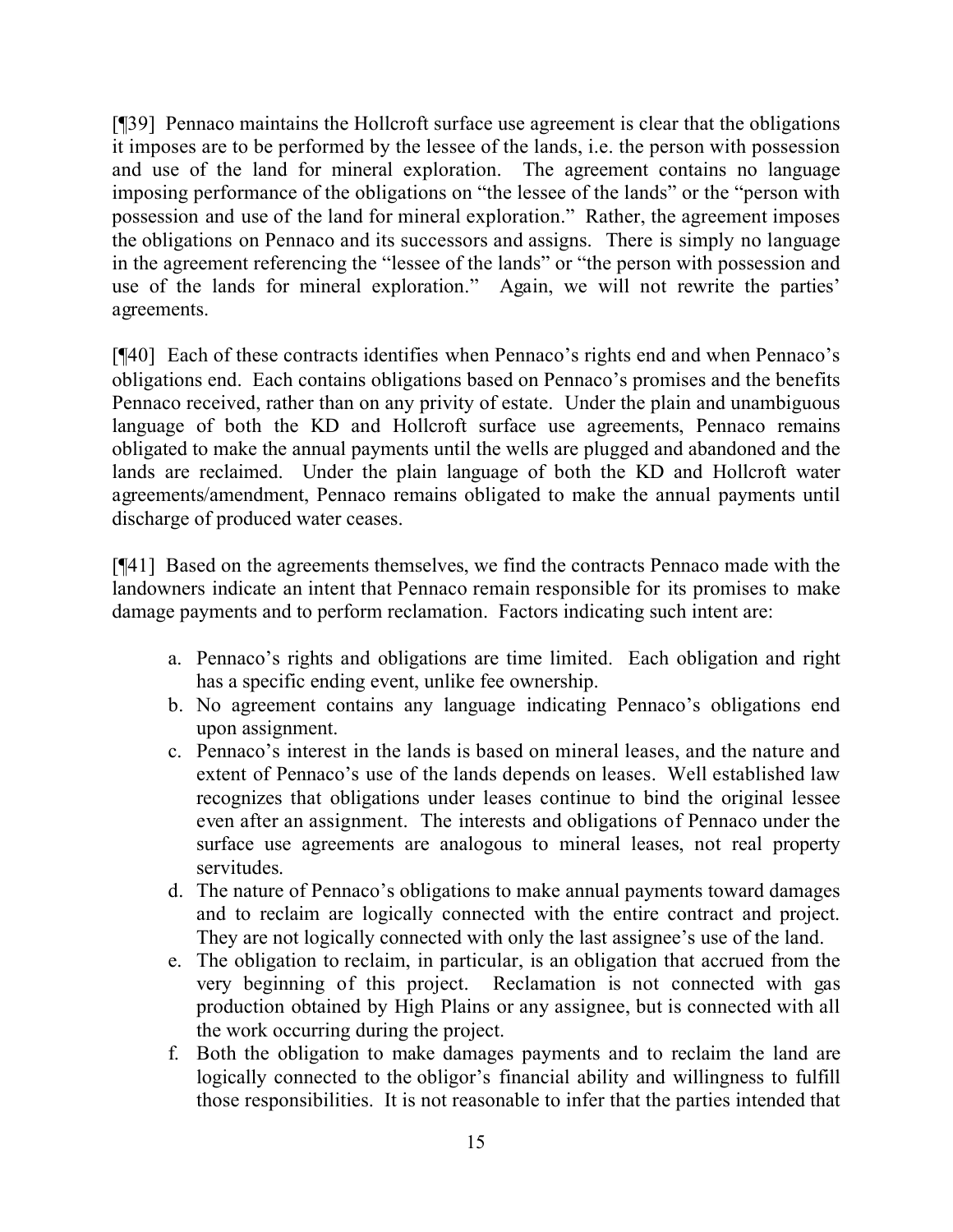Pennaco could absolve itself of these obligations by assignment to an entity with an unknown financial ability and which may have no intention or motivation to fulfill the obligations.

- g. Pennaco is identified as the "operator," not as a landowner. This term implies a personal obligation rather than one based on privity of estate.
- h. With respect to the KD agreements, Pennaco's obligation to pay damages continues after production ceases and until reclamation occurs. This is not the type of obligation naturally connected with possession of the lands by the last assignee of Pennaco.
- i. With respect to the Hollcroft agreement, the parties specified that the benefits to Hollcroft ran with the land and did not provide personal benefit to the landowner. However, the parties omitted any corresponding statement regarding Pennaco's obligations.

## *3. Supporting Case Law*

[¶42] Other courts have concluded the assignment by a party of its obligations under a mineral production contract related to a mineral lease does not relieve the assignor of liability when the assignee fails to perform the obligations. In *Seagull Energy E&P, Inc. v. Eland Energy, Inc*., 207 S.W.3d 342 (Tex. 2006), Eland assigned to Nor-Tex Gas Corporation its interest in two offshore leases along with its rights and obligations under two joint operating agreements (JOAs) involving the leases. *Id*. at 344. Nor-Tex failed to pay its share of the operating costs under one of the JOAs and Seagull, as operator, brought suit against Nor-Tex and Eland for breach of the JOA. *Id*. Eland asserted it had no obligations under the JOA because it had assigned those obligations and its interest in the leases to Nor-Tex. *Id*. at 345. Finding that Seagull did not expressly release Eland following the assignment of its working interest and the JOA did not contain an express clause stating that Eland's obligations would cease if it assigned its interest to another party, the Texas Supreme Court held Eland was still liable to Seagull under the JOA despite the assignment to Nor-Tex. *Id*. at 347. In reaching that result, the Court relied on general principles of contract law:

> Generally speaking, a party cannot escape its obligations under a contract merely by assigning the contract to a third party. [citation omitted] Thus, as a general rule, a party who assigns its contractual rights and duties to a third party remains liable unless expressly or impliedly released by the other party to the contract.

*Id*. at 346-47.

[¶43] Pennaco and its amicus curiae, TOGA, contend *Seagull* does not apply under the circumstances presented in this case. They assert the court in *Seagull* applied principles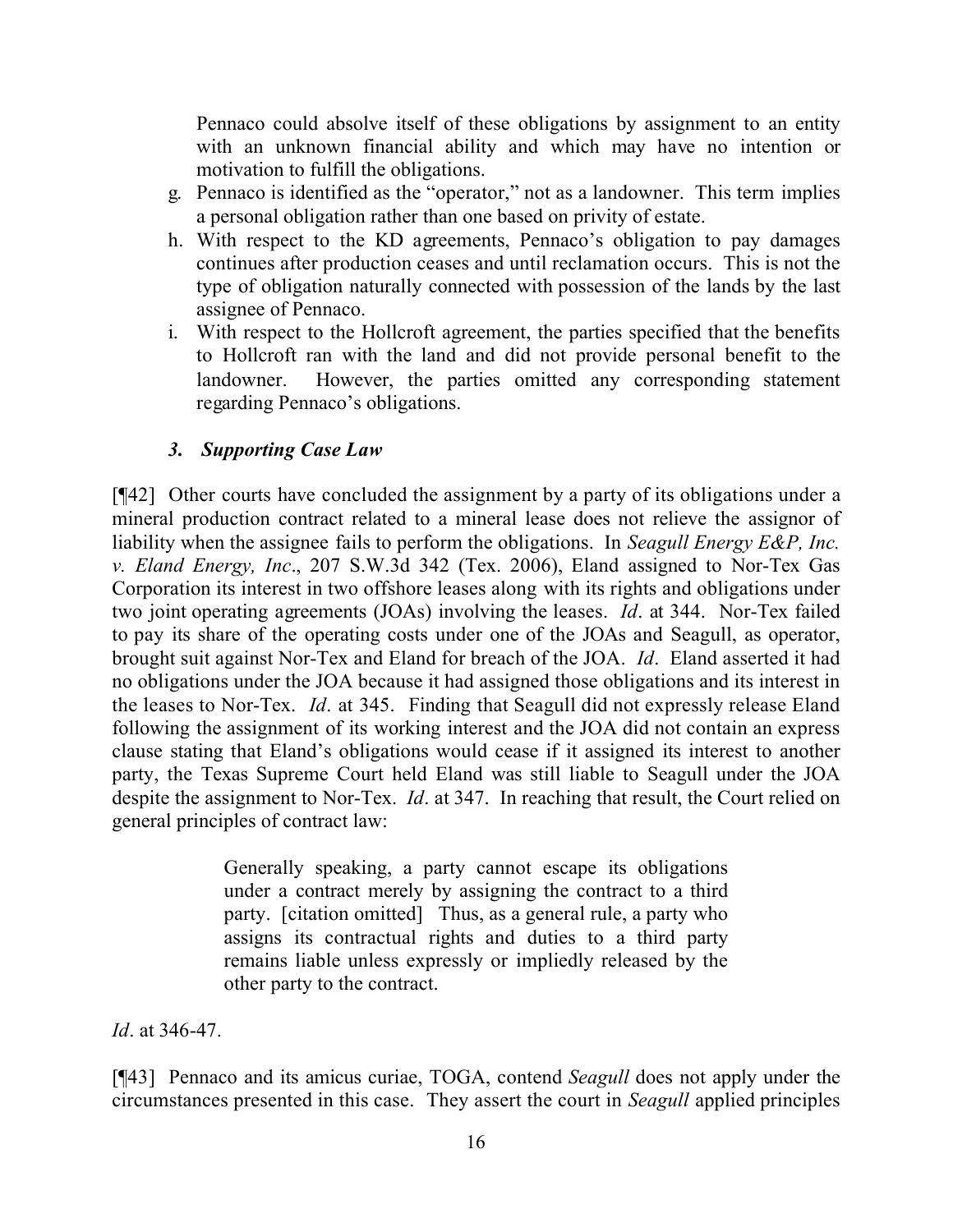of general contract law only because Eland did not argue those principles were inapplicable but claimed instead that the contract expressly stated its obligations ended upon assignment. Pennaco and TOGA point to the court's reference in *Seagull* to Restatement of Property: Servitudes § 538 (now Restatement of Property: Servitudes (Third) § 4.4), which provides: "Whether a promise respecting the use of land of the promisor will continue to bind the promisor after he has ceased to have an interest in the land with respect to which the promise was made depends upon the intention manifested in the making of the promise." *Id*. They argue that the court in *Seagull* left open the question of whether application of § 4.4 or other principles concerning covenants running with the land would have led to a different result. Because the essence of Pennaco's argument in this case is that the agreements create covenants running with the land, Pennaco and TOGA assert *Seagull* is not applicable. They ask this Court to apply § 4.4 of the Restatement and conclude the intention manifested in the agreements at issue was to release Pennaco after its interest in the coalbed methane operations ceased.

[¶44] We have concluded the agreements at issue here do not manifest any intent to release Pennaco of its obligations upon assigning its interest. Therefore, application of § 4.4 of the Restatement does not lead to a different result than the application of general principles of contract law. Further, § 4.4 by its terms applies to servitudes where no duration is stated. The obligations to make damage payments and to reclaim in the contracts in this case have stated durations. Section 4.4(1) indicates that an original party, like Pennaco, is liable for a servitude obligation which accrues during the time the party holds the burdened property interest. As we pointed out above, the obligations here accrued during the entire project, and not just during the time High Plains held the mineral leases.

[¶45] In their amici briefs, PAW and TOGA urge this Court not to apply *Seagull*. PAW argues first that *Seagull* has been criticized by oil and gas scholars and commentators. PAW is correct that *Seagull* has been the subject of discussion and concern has been expressed, particularly in the context of joint operating agreements, that parties who have long since transferred their interest in an oil and gas operation might find themselves liable for a subsequent assignee's failure to perform. Preston R. Mundt, *The Assignor Giveth and the Operator Taketh Away: Oil and Gas Interest Owners Beware of Continuing Liability*, 40 Tex. Tech. L. Rev. 419 (Winter 2008); Christopher S. Kulander, David W. Lauitzen, A Flock of Trouble: *Liability Under Oil and Gas Joint Operating Agreements after Seagull v. Eland*, 14 Tex. Wesleyan L. Rev. 217 (Spring 2008). Whether that concern is or is not justified, we simply are not at liberty to re-write parties' agreements. Absent an express provision stating a party's obligations end upon assignment of a surface use agreement like the ones in this case or a release by the surface owner, the party originally obligated under the agreement remains liable.

[¶46] PAW also argues *Seagull* is distinguishable because it involved a joint operating agreement rather than a surface use agreement. PAW asserts joint operating agreements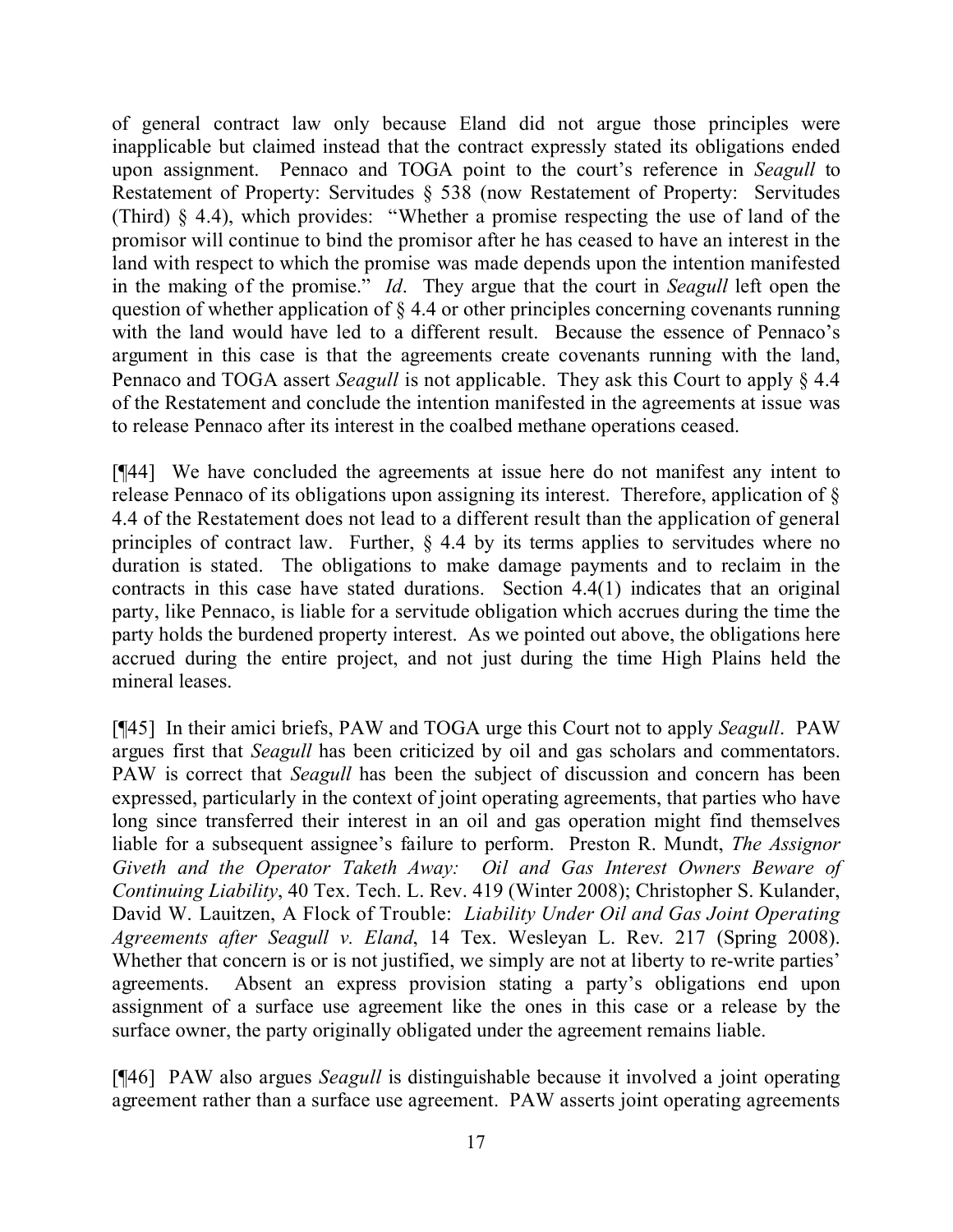between oil and gas companies require operators to give notice to other owners before initiating significant operations so that each owner can elect whether or not to consent to and pay its share of the cost of the proposed activity. In that context, PAW contends, it makes sense for a consenting owner who assigns its interest to have continuing liability for its agreement to pay if the assignee defaults. PAW contends a surface use agreement is different because an operator who assigns its interest has not been given notice of or consented to pay for the assignee's operations. Again, our task is to interpret the parties' agreement. In these agreements, Pennaco promised to make annual payments until operations cease and the land is reclaimed. Pennaco promised to perform that reclamation. PAW would have this Court ignore the plain language of the parties' agreements and interpret it to mean something different than what it says. We decline to do so.

[¶47] PAW also contends this Court was presented with the opportunity to adopt *Seagull* in *Windsor Energy Group, LLC v. Noble Energy Inc*., 2014 WY 96, 330 P.3d 285 (Wyo. 2014) and declined to do so. J.M. Huber Corporation (Huber), as operator, and Suncor Energy (Suncor), as non-operator, entered into a joint operating agreement (JOA) for oil and gas development. *Windsor*, ¶ 4, 330 P.3d at 287. The agreement required the operator to bill the non-operator for its share of expenses. Huber assigned its interest to Windsor Energy Group, LLC (Windsor) and Suncor assigned its interest to Dolphin Energy Corporation (Dolphin). *Id*., ¶ 5, 330 P.3d at 287. When Dolphin failed to pay its share of expenses, Windsor sued Suncor. *Id*., ¶ 6, 330 P.3d at 287. The district court held that, as a matter of law, Suncor remained liable to Windsor because it did not obtain a release from either Huber or Windsor, and the JOA did not contain a provision releasing Suncor from continued liability after the assignment." *Id*., ¶ 7, 330 P.3d at 288. After a trial, however, the district court ruled that Windsor's claim against Suncor was barred by laches. *Id*., ¶ 8, 330 P.3d at 288.

[¶48] Suncor appealed the ruling that it remained liable under the JOA. Windsor appealed the ruling that its claim was barred by laches. This Court affirmed the district court's ruling that laches barred Windsor' claim and did not address the issue of whether Suncor remained liable under the JOA after assigning its interest. PAW contends, however, that in upholding the laches ruling the Court recognized the problems associated with an assignor's continued liability under an agreement involving oil and gas interests, such as the assignor's inability to correct an assignee's actions post-assignment. The difficulties presented for an assignor by its continued liability post-assignment are precisely the reason for including a provision releasing the assignor. *Windsor* does not provide support for a ruling that Pennaco was not bound by the surface use agreement after assigning its interest to CEP-M.

[¶49] As in *Seagull*, other courts have applied general principles of contract law to conclude an assignment does not relieve the assignor of obligations assumed in an agreement. In *Wold v. Diamond Resources, Inc*., 2001 U.S. Dist. LEXIS 115118 (D.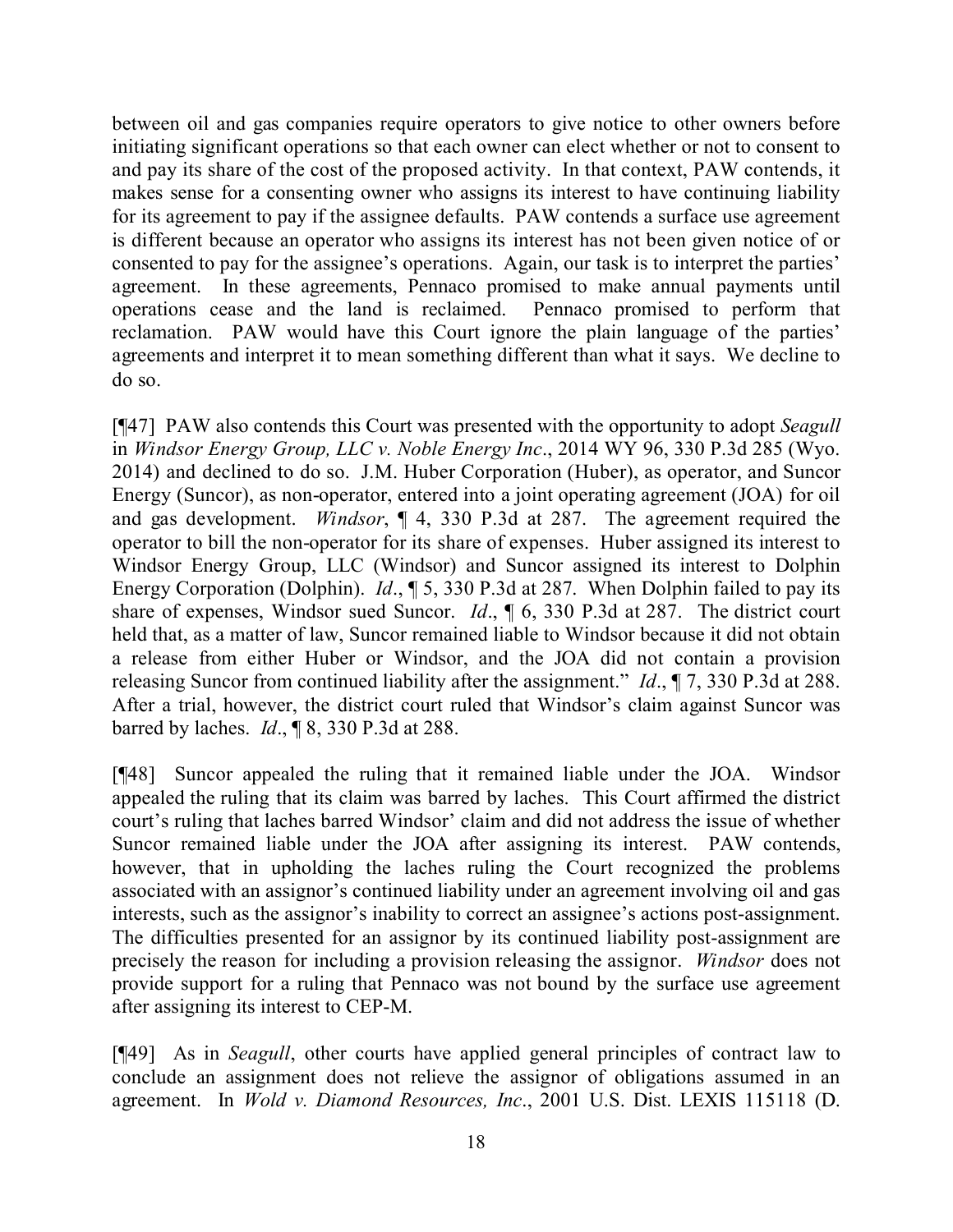N.D. 2011), owners of mineral rights in North Dakota entered into oil and gas leases with Diamond Resources, Inc. (Diamond). *Id*. at 2. Diamond later assigned its interest to Zavanna. The mineral owners filed complaints in state court against Diamond and Zavanna seeking an order holding that the leases had lapsed, quieting title in their name and cancelling the leases on the ground that royalties had not been paid. *Id*. at 3. Diamond and Zavanna removed the case to federal court. They acknowledged that Diamond was a non-diverse party, but alleged that after the assignment it had no interest in the case and should be dismissed.

[¶50] The U.S. District Court for the District of North Dakota said:

North Dakota follows the "well-established principle in the law of contract that a contracting party cannot escape its liability on the contract by merely assigning its duties and rights under the contract to a third party." *Rosenberg v. Son, Inc*., 491 N.W.2d 71, 74, (N.D. 1992); see also *Estate of Murphy v. Murphy*, 554 N.W.2d at 437 ("Even where there is an effective assignment of a contractual obligation, the assignor's 'duty remain absolutely unchanged.'") (quoting 4 Corbin on Contracts § 866). Under North Dakota law, this principle applies to all categories of contracts, including the oil and gas leases at issue here. Cf. *Holman v. State*, 438 N.W.2d 534, 537 (N.D. 1989) ("[D]ocuments conveying oil and gas interests are subject to the same general rules that govern interpretation of contractual agreements.") see generally 5-64 E. Kuntz, A Treatise on the Law of Oil and Gas § 64.7 (Matthew Binder rev. ed. 2011) ["Kuntz"]; 2-4 P. Martin & B. Kramer, Williams & Meyers, Oil and Gas Law § 403.1 (Matthew Bender 2010) ("William & Meyers"). The only manner in which Diamond could have been discharged from its lease obligations is if there was a novation whereby plaintiffs expressly or impliedly consented to the discharge. See *Estate of Murphy*, 554 N.W.2d at 437; *Rosenberg*, 491 N.W.2d at 75.

*Id*. at 5-6. Finding a North Dakota court could conclude the assignment did not discharge Diamond, the federal court remanded the case to state court based on lack of diversity of citizenship.

[¶51] This Court applied the same principles in *Ultra Resources, Inc. v. Hartman*, 2010 WY 36, 226 P.3d 889 (Wyo. 2010). The contract at issue there required First Parties to pay net profit interest on amounts realized from oil and gas operations. *Id*., ¶ 99, 226 P.3d at 923. Operators and non-operators were successors to the First Parties. *Id*.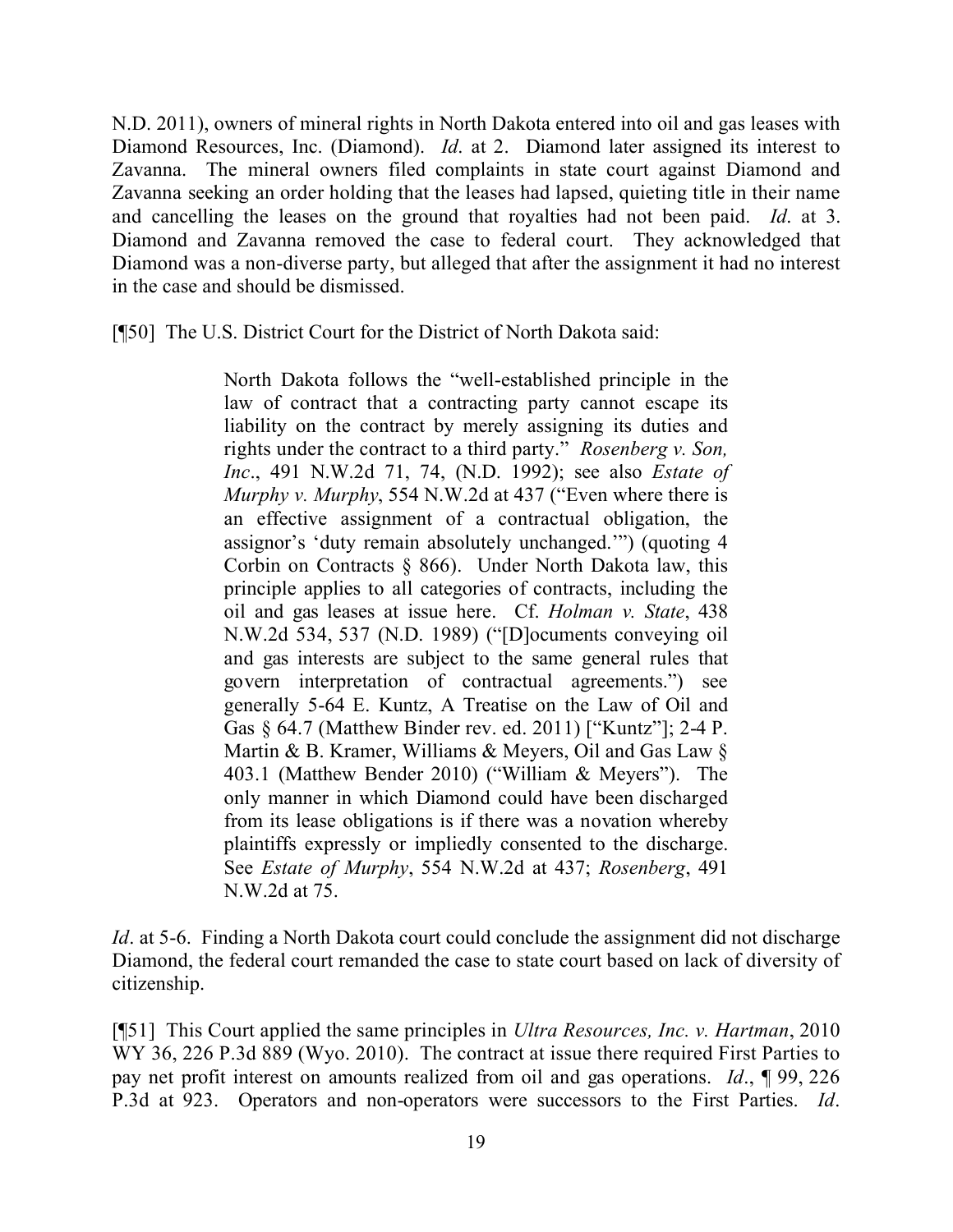Another provision of the contract placed the responsibility for handling the accounting of the net profit and remitting payment on the operators. *Id*. Based on the latter provision, the non-operators argued they did not have the duty to pay net profit interest. *Id*., ¶ 100, 226 P.3d at 923-924. The district court rejected the non-operators' position stating that, while the clerical responsibilities for handling the accounting and actually remitting the payments were delegated to the operators under the contract, the ultimate obligation to pay had not been delegated. *Id*. Citing the rule that the performance of a duty can be delegated, but such delegation does not discharge the obligor, the district court held the non-operators were obligated to pay the net profit interest. *Id*. This Court agreed with the district court's interpretation and affirmed. *Id*., ¶ 101, 226 P.3d at 924.

[¶52] Other courts have applied similar principles when considering whether an assignment relieves the original lessee-assignee from obligations under an agreement relating to mineral development. *Whale v. Rice*, 49 P.2d 737, 741 (Okla. 1935) (noting that although the rentals and royalties became due and payable after the original lessee had assigned the lease, the assignment did not relieve him of the obligation to pay unpaid rentals and royalties falling due under the lease); *Kintner v. Harr*, 408 P.2d 487 (Mont. 1965) (holding that an assignment of a lease terminated privity of estate between the lessor and lessee, but privity of contract remained so the lessee was not released from his obligation or liability under the lease by the assignment). Applying the foregoing cases and authorities to the agreements at issue here, Pennaco remains liable to KD under the surface and water agreements despite having assigned its interest to CEP-M.

## *4. The Arguments of Pennaco and Amici*

[¶53] Pennaco asserts that the above analysis overlooks property law principles applicable when contracting parties enter into an agreement affecting the use of land that contains covenants running with the land. It maintains when an agreement containing covenants running with the land is assigned, the assignee assumes, and the assignor is relieved of, liability under the agreements. Pennaco further asserts when a contract affects the use of land, courts must look to the nature and circumstances of the contract to determine whether an assignment of the contract releases the obligor. When the contract regulates and facilitates the obligor's possession and use of the land, Pennaco maintains, courts presume the parties intended the obligor to be released upon transfer. We begin our analysis of Pennaco's arguments with its claim that the agreements at issue here contain covenants running with the land such that Pennaco was released from its obligations upon assigning the operations to a third party.

[¶54] Pennaco cites two Wyoming cases as support for its assertion that the agreements here contain covenants running with the land such that, upon the assignment to CEP-M, Pennaco was relieved of its obligations. *Mathisen*, *id*., and *Jacobs Ranch Coal Co. v. Thunder Basin Coal Co., LLC*, 2008 WY 101, 191 P.3d 125 (Wyo. 2008). In *Mathisen*, ¶ 14, 169 P.3d at 65, this Court addressed the question of whether a surface royalty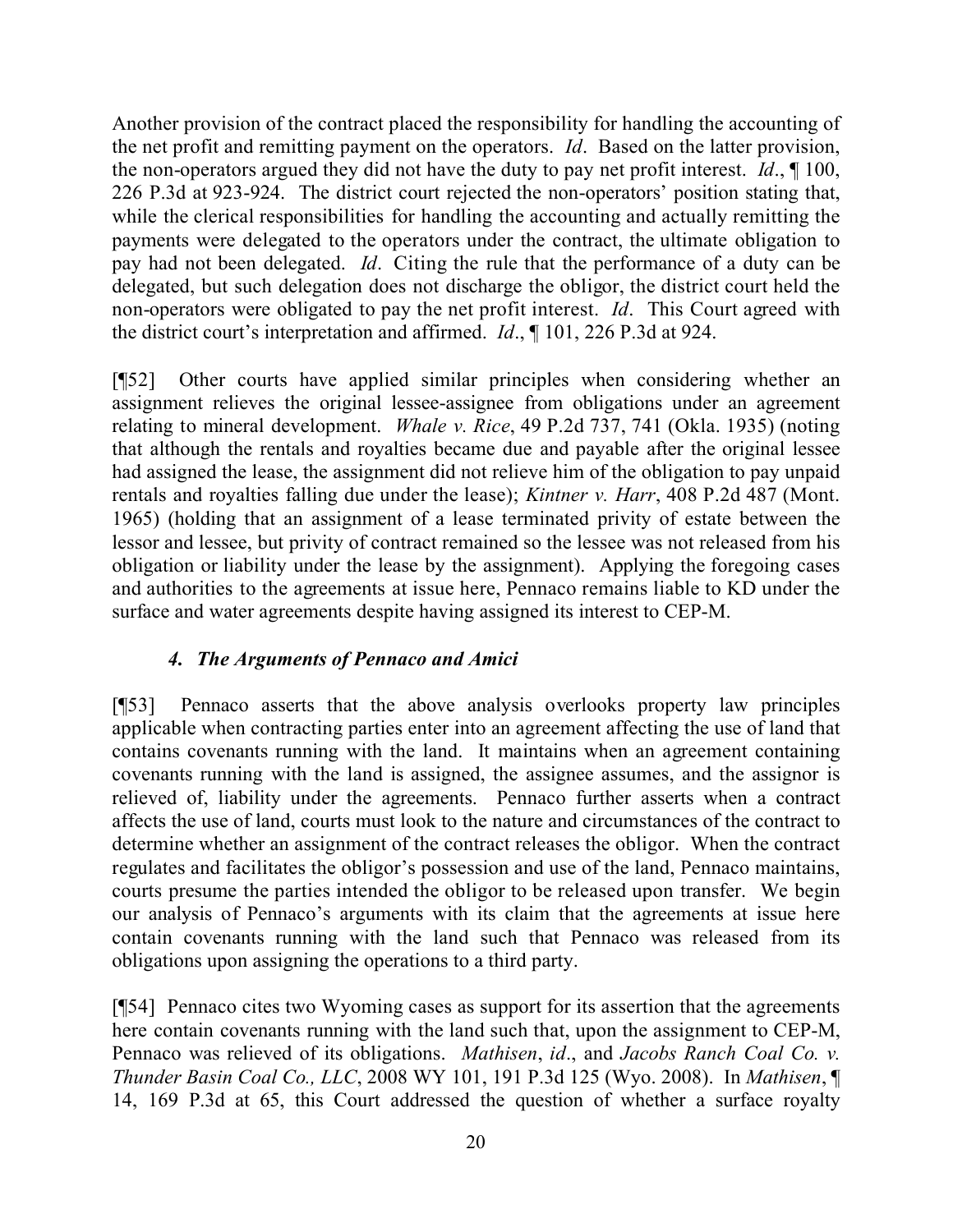provision in a deed constituted a covenant running with the land such that successors in interest to the party originally obligated to pay the royalty were bound to make the payment. There, Mathisen's predecessor in interest conveyed land to Consolidation Coal Company (Consol). The federal government owned the coal underlying the property and Consol did not have the right to mine it. Even so, the deed conveying the land stated: "As further consideration for the sale and conveyance of said lands by Owner to Consol, Consol shall pay to Owner a surface royalty for all coal mined, removed and sold by Consol" from the property. Consol never acquired the right to mine the coal and subsequently sold the property. Thunder Basin Coal Company (TBCC) later leased the coal from the federal government and the property from Consol's successor in interest and began mining the coal. Mathisen was not paid royalties for the mined coal and brought an action against Consol and its successors in interest seeking payment.

[¶55] This Court concluded first that because the plain language of the deed required Consol to pay the royalty for "coal mined, removed and sold by Consol from said lands," Consol was not obligated to pay the royalty because it never mined any coal. The Court then considered whether the royalty provision in the deed was a covenant running with the land such that TBCC was obligated to pay the royalties.

[¶56] The Court said a covenant that runs with the land is considered to be "appurtenant" to the land and "inures to the benefit of, or must be fulfilled by, whatever party holds the land at the time when fulfillment is due." *Id.* citing *Lingle Water Users' Ass'n v. Occidental Bldg. & Loan Ass'n*, 43 Wyo. 41, 97 P. 385, 387 (Wyo. 1931). We said:

> A party seeking to establish that a covenant runs with the land must demonstrate: 1) the original covenant is enforceable; 2) the parties to the original covenant intended that the covenant run with the land; 3) the covenant touches and concerns the land; and 4) there is privity of estate between the parties to the dispute.

*Id*. Finding the second element determinative, we concluded the landowner had not demonstrated the parties intended the royalty provision to be a covenant running with the land because: 1) the provision stated the royalty was to be paid to the "owner" by Consol specifically and did not refer to either the owner's or Consol's successors or assigns; 2) other provisions of the deed contained "successors and assigns" language, indicating the parties deliberately omitted those words in the royalty clause; and 3) the royalty clause stated the obligation was "further consideration" for the sale of the land "by Owner to Consol," indicating the royalty payment was personal to the parties to the transaction and did not run with the land. *Id*., ¶¶ 15-17, 169 P.3d at 66.

[¶57] In *Jacobs Ranch*, ¶ 3, 191 P.3d at 128, a case involving some of the same parties as *Mathisen*, the landowner conveyed two parcels to Consol by deeds containing a royalty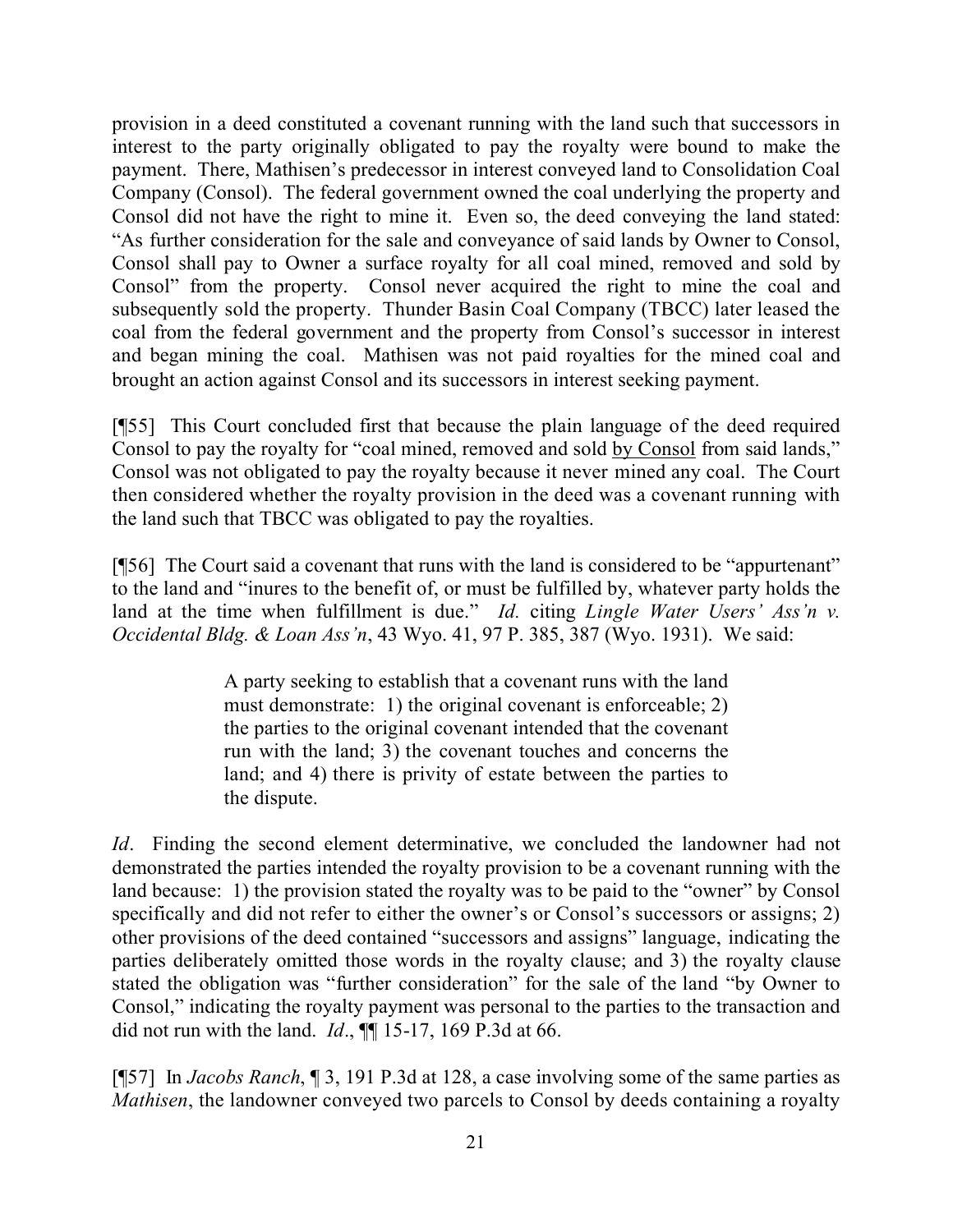clause providing that as further consideration for the sale and conveyance of the land by "Grantor to Grantee, Grantee shall pay to Grantor a surface royalty for all coal mined, removed and sold by Grantee, its heirs, successors in interest and assigns…" *Id*. As in *Mathisen*, Consol never mined the coal underlying the lands, and conveyed the parcels to Jacobs Ranch and TBCC respectively. TBCC subsequently mined the coal and the question was whether it was liable for paying royalties to the landowner.

[¶58] We analyzed the surface royalty language and concluded the surface royalty provision was not a covenant running with the land so as to obligate TBCC to pay the royalty. We said:

> This surface royalty provision, like the one in *Mathisen*, specifies that Consol as "Grantee shall pay" the surface royalty. As in *Mathisen*, there is no language indicating that Consol's successors in interest or assigns would be bound by the provision. There is no language expressing the parties' intent that the obligation was a covenant running with the land. We therefore hold, as we did in *Mathisen*, that this surface royalty provision creates an obligation personal to Consol, and not a covenant running with the land.

*Id.*, **[13, 191 P.3d at 130.** 

[¶59] In both *Mathisen* and *Jacobs Ranch* the party originally bound by the covenant, Consol, was only required to pay the surface royalty for coal it mined. Because Consol did not mine the coal before transferring the land, it was not bound by the covenant. The Court did not address the question of whether Consol would have been bound to pay the surface royalty after the transfer if it had mined the coal before transferring its interest. Because *Mathisen* and *Jacobs Ranch* did not address that question, those cases provide no support for Pennaco's assertion that it is not bound by the covenants contained in the agreements at issue here. Pennaco, the party originally bound by the covenants, did produce coalbed methane before assigning its interest to CEP-M.

[¶60] The Court also found in *Mathisen,* ¶ 17, 169 P.3d at 66, and *Jacobs Ranch*, ¶ 21, 191 P.3d at 132, that the surface royalty provision contained in the deeds was not a covenant running with the land; therefore, TBCC, the party to whom the deed was transferred, was not liable for the royalty payments. The Court reached that result by looking at the royalty provision and concluding it did not suggest the parties intended it to be a covenant running with the land. Among the factors the Court considered were: 1) the provision stated "Consol" was to pay the royalty, not "Consol, its successors or assigns;" and 2) there was no language expressing the parties' intent that the obligation was a covenant running with the land. *Mathisen*, ¶ 16, 169 P.3d at 66; *Jacobs Ranch*, ¶ 13, 191 P.3d 130. Like the surface royalty provision in those cases, the agreements at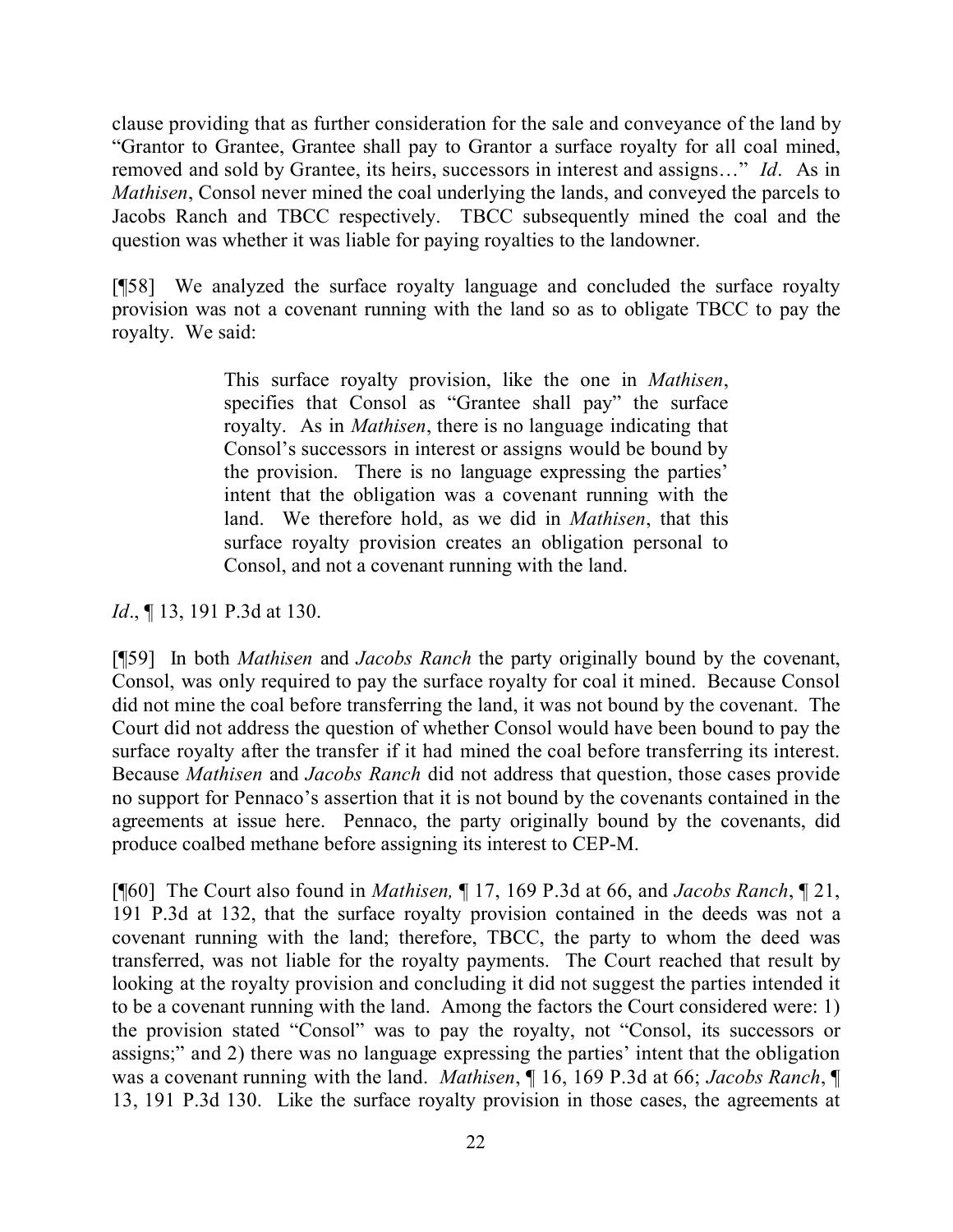issue here state that "operator" (identified earlier in the agreement as Pennaco), and not "operator, its successors or assigns," is to pay the annual fees until the lands are reclaimed. Like the provisions in *Mathisen* and *Jacobs Ranch*, there is no language stating the obligations imposed upon Pennaco were covenants running with the land.

[¶61] Pennaco asserts the parties' intent to create covenants running with the land is demonstrated by the general provision stating that the agreement is binding on the parties' successors and assigns. Again, citing *Mathisen* and *Jacobs Ranch*, Pennaco contends when a contract concerning land contains "succession" language, that language creates a presumption that the parties intended the agreement to contain covenants running with the land. Given the succession language in the agreements at issue here, Pennaco argues, this Court must presume the parties intended to create covenants running with the land. As indicated above, we note that the Hollcroft water well replacement agreement does not contain such language.

[¶62] Pennaco overstates what was said in *Mathisen*. We said: "Although not dispositive in determining the intent of the parties, the use of words of succession suggests that the provision runs with the land, while omission of such words may suggest the intent that the obligation is personal rather than appurtenant." *Mathisen*, ¶ 15, 169 P.3d at 66. (Emphasis added). Contrary to Pennaco's assertion, the fact that the agreements between Pennaco and KD's predecessor provide they are binding on the parties' successors and assigns is not dispositive of the parties' intent.

[¶63] When interpreting contracts, "we consider the contract as a whole, reading each part in light of all the other parts." *Fremont Homes, Inc. v. Elmer*, 975 P.2d 952, 956 (Wyo. 1999), citing *Examination Management Servs., Inc. v. Kirschbaum,* 927 P.2d 686, 690 (Wyo. 1996). Read in context with other language in the agreements, the provisions binding the parties' successors do not support the conclusion that the parties intended to create covenants running with the land such that Pennaco was released of its obligations under the agreements upon its unilateral assignment of the coalbed methane operations.

[¶64] To reiterate, the surface agreement states Pennaco's rights terminate upon its default or when its right to produce gas on the land terminates. The agreement does not state, however, that Pennaco's obligations end when its rights terminate. In fact, upon final termination of Pennaco's right to produce gas on the lands, the surface agreement expressly requires Pennaco to perform its obligations to reclaim the lands. Similarly, when Pennaco ceases discharging produced water, the disposal of produced water agreement requires Pennaco, upon the surface owner's request, to remove the reservoirs and restore the lands. Additionally, both agreements provide that Pennaco's payment obligations continue until reclamation is complete. The surface agreement states that Pennaco's obligation to make the annual payments on all producing wells continues "each and every year until the well has been plugged and abandoned and the … roads and pipelines constructed in connection therewith have been reclaimed…." The discharge of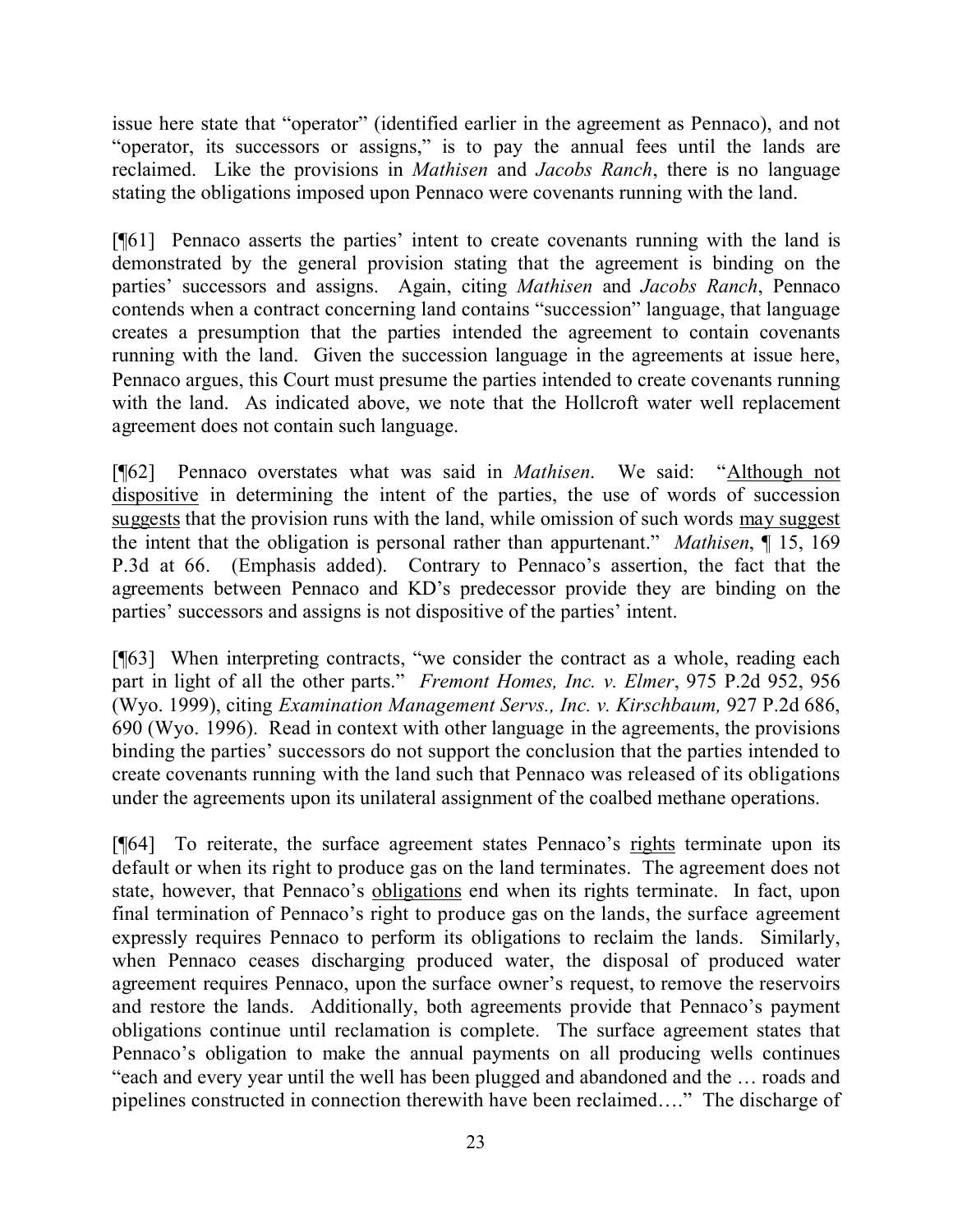produced water agreement provides that Pennaco shall make the annual payments for each reservoir on the same date as the first payment "in each year thereafter" until produced water is no longer being discharged. Considering the agreements as a whole and reading the succession language in light of the provisions expressly stating Pennaco's obligations continue after its rights terminate, any presumption that might otherwise have arisen is not sustainable. The plain language of the agreements does not demonstrate the parties intended Pennaco to be relieved of its obligations upon assigning its interests to CEP-M.

[¶65] Pennaco and its amicus TOGA argue at some length that the parties' intent to release it from the obligations of the contract must be inferred from the fact that the contract required certain acts to be performed upon the land and prohibited others. Pennaco references provisions of the agreements requiring the operator to keep well sites, roads and other areas used by the operator safe and in good order; rehabilitate and restore areas disturbed by the operations within twelve months after disturbance; test the produced water every six months; and keep cattle guards and fences in clean and good repair. Pennaco argues that once it assigned the operations, it was not in the position to perform these obligations and should not be held liable now for subsequent assignees' failure to perform them. In support of its argument, Pennaco cites Restatement (Third) of Property (Servitudes) § 4.4, which is set out above.

[¶66] First, the obligation at issue in this action is the obligation to make annual payments until coalbed methane operations cease and the land is reclaimed, an obligation Pennaco expressly undertook to perform in the agreements it entered into with the landowner. The question is not whether Pennaco was in a position to keep well sites safe or test water produced or make the annual payments when they came due or perform any other act once operations were assigned to CEP-M or High Plains Gas. The question is whether, upon the assignee's failure to make the payments, the landowners could bring an action directly against Pennaco. The answer to that question is "yes." 62-4 CAIL Annual Institute on Oil and Gas Law § 4.03.

[¶67] Second, we question whether the above Restatement applies to these agreements given that their duration is not unstated—the agreements terminate upon cessation of coalbed methane operations and reclamation of the land. Additionally, as KD points out, § 1.1(2) of the Restatement states in pertinent part:

> To the extent that special rules and considerations apply to the following servitudes, they are not within the scope of this Restatement:

- (a) covenants in leases;
- . . . .
- (c) profits for the removal of timber, oil, gas, and minerals.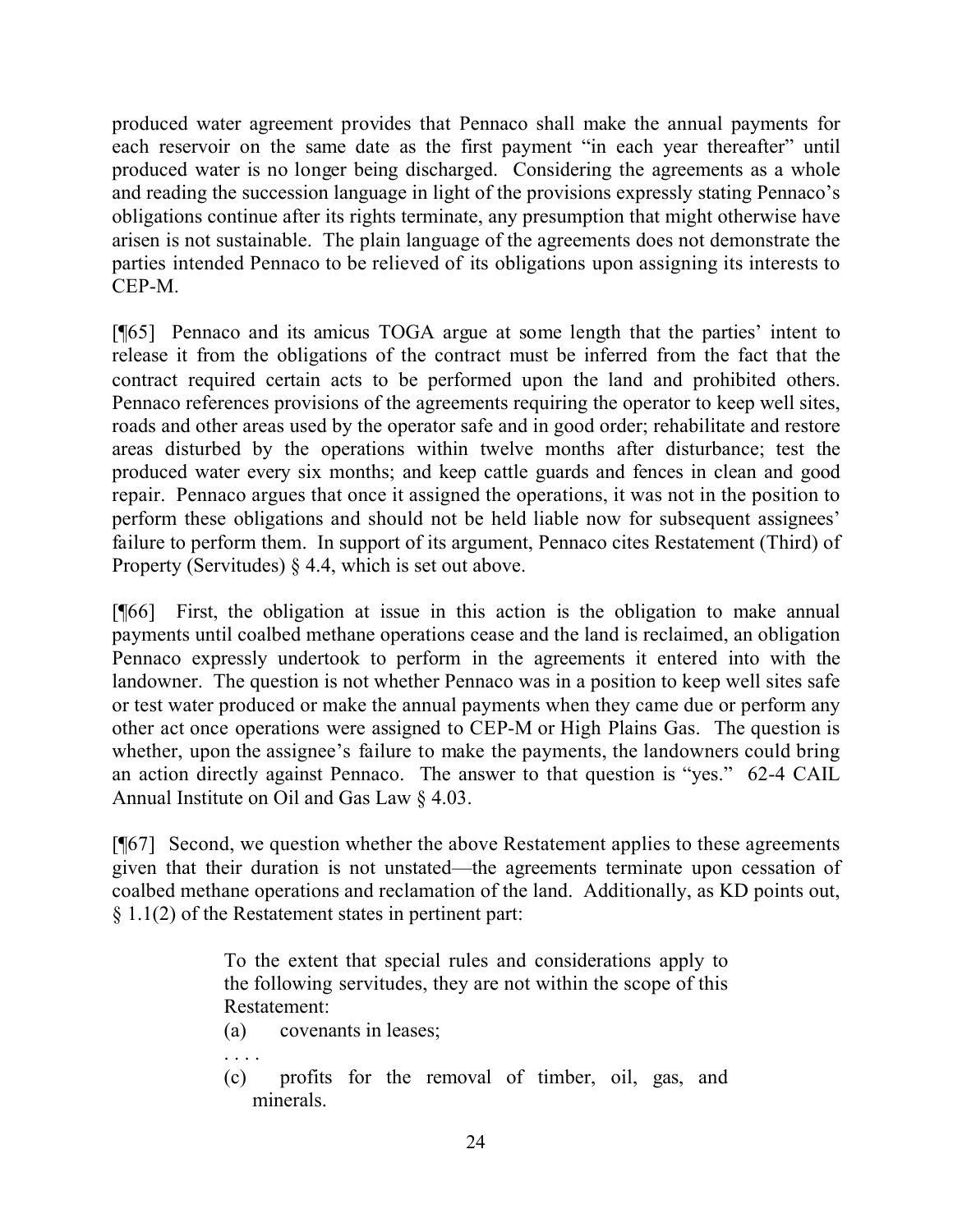Comment *e*. further states:

Servitudes are used in several specialized areas where the rules and considerations governing their operation are different from those ordinarily applied to the servitudes covered in this Restatement. Landlord-tenant law, realproperty security law, oil and gas law, timber law, and the law governing extraction of other minerals are such specialized areas. No attempt has been made in this Restatement to take account of the special rules and considerations governing servitudes used in those contexts.

[¶68] This section of the Restatement recognizes that landlord tenant law has a different result. Comment *b* to § 404 points out that with leases, the original tenant generally remains liable on the covenants in the lease after assignment. The parties' relationship here is much more similar to a lease or standard contract than it is to unending covenants based on land ownership.

[¶69] As in the case of a lease transaction, the duration of Pennaco's liability under the surface agreement is limited by its terms to the completion of coalbed methane operations and reclamation. Like the parties to a lease transaction, the landowners here likely relied on Pennaco's creditworthiness in determining to enter into the surface agreement. We simply are not persuaded that the principles relating to servitudes apply to the obligations Pennaco assumed under the agreements at issue here. Even if we were to conclude they did apply, § 4.7 addresses the delegability and transfer of servitudes burdens as follows:

> (1) The person obligated to perform a duty imposed by a servitude can delegate the duty to another unless the delegation is contrary to public policy, or, unless the holder of the benefit of the servitude has a substantial interest in having the person burdened by the servitude perform or control the acts required by the servitude.

(Emphasis added). The landowners here likely had a substantial interest in having Pennaco, the entity with which they entered into the surface use agreements, perform the acts required by the agreement. This is so because the covenants required at the end of the contractual arrangement – payments even when production is ending and reclamation – can only be performed by an entity with the financial ability to do so.

[¶70] In addition to the question of whether the Restatement applies, Pennaco's argument necessarily assumes that the agreements it entered into with the landowners created servitudes. Section 1.1(1) of the Restatement defines servitude as "a legal device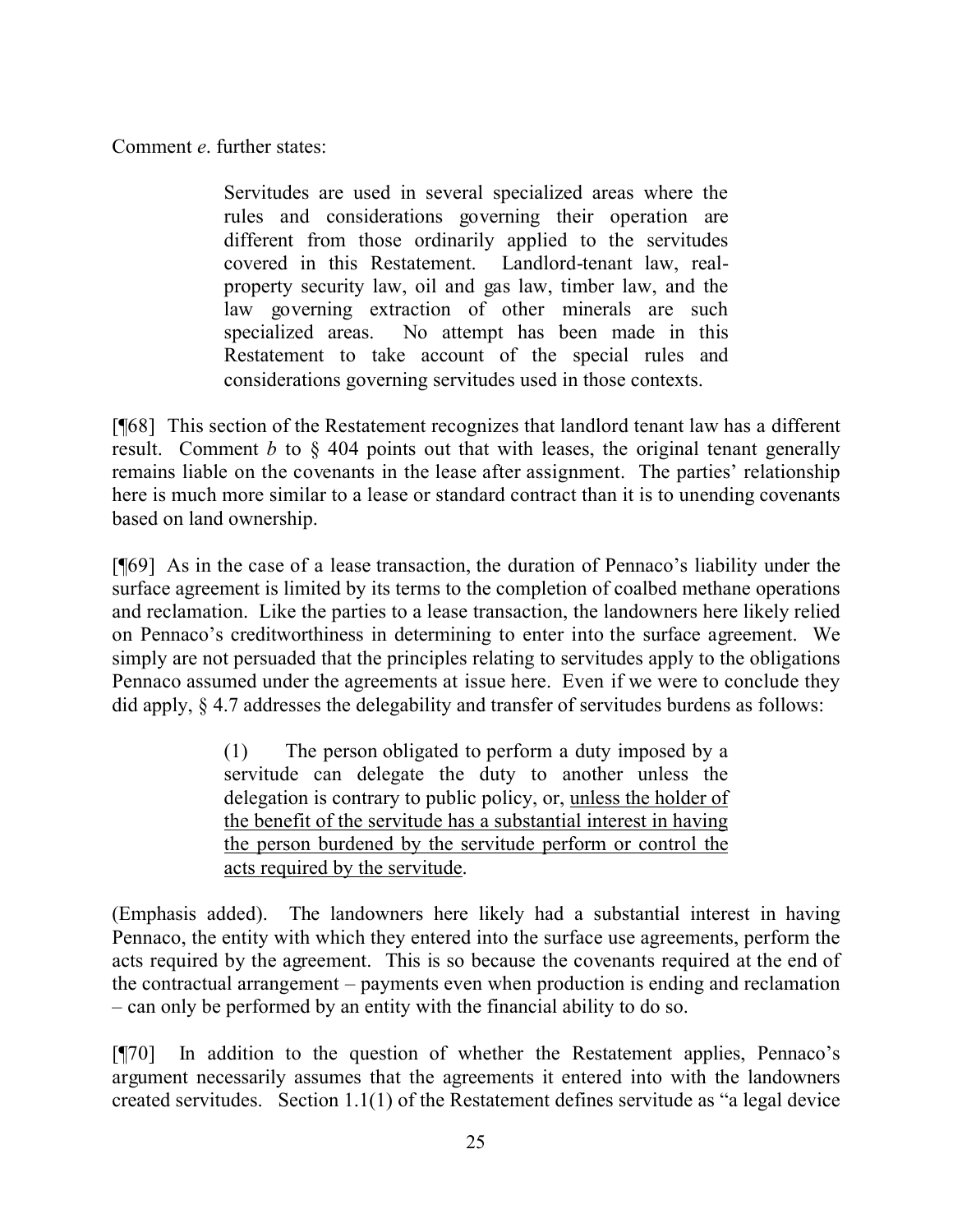that creates a right or an obligation that runs with the land or an interest in land." As with other types of agreements, the intent of the parties to create servitudes is determined first by looking at the language of the agreement itself.

> Because servitudes are interests in land with potentially longterm effects on land use and value, they should be expressly created by carefully drawn written instruments. A contract or conveyance intended to create a servitude should express that intent in words that unambiguously spell out the nature and terms of the intended servitude.

*Id*., § 2.2, comment *a*. Again, there is no language in the agreements between the landowner and Pennaco stating the parties intended to create servitudes.

[¶71] Pennaco and amici essentially ask this Court to imply the agreements here created servitudes. "To avoid unfairness, American courts generally seek to ascertain and give effect to the intentions of the parties, even though imperfectly expressed." *Id*. Thus, servitudes may be express or implied. *Id*., § 2.2. However,

> Courts are justifiably hesitant to find the intent to create servitudes in vague language … because servitudes create interests running with the land that affect people beyond the immediate parties.

*Id.*, comment *d.* Absent more precise language, we are unwilling to imply Pennaco and the landowners intended to create servitudes running with the land such that Pennaco's obligations cease upon assignment. That simply is not what the agreements provide.

[¶72] Pennaco and amici seek to have this Court imply a servitude burdening the property of the landowner until coalbed methane operations cease but excusing Pennaco's performance of its obligations before those operations cease. Cases in which one party to a conveyance claims that it was intended to create a servitude burdening the property of the other "raise the prospect that one party will be unfairly burdened with a servitude the transaction was not intended to create." Section 2.11, comment *c*.

> Because of these problems, servitude burdens are established by implication only where public policy supports implication of the servitude to avoid economic waste, or where the evidentiary concerns underlying the Statute of Frauds have been met and establishment of the servitude is necessary to prevent injustice.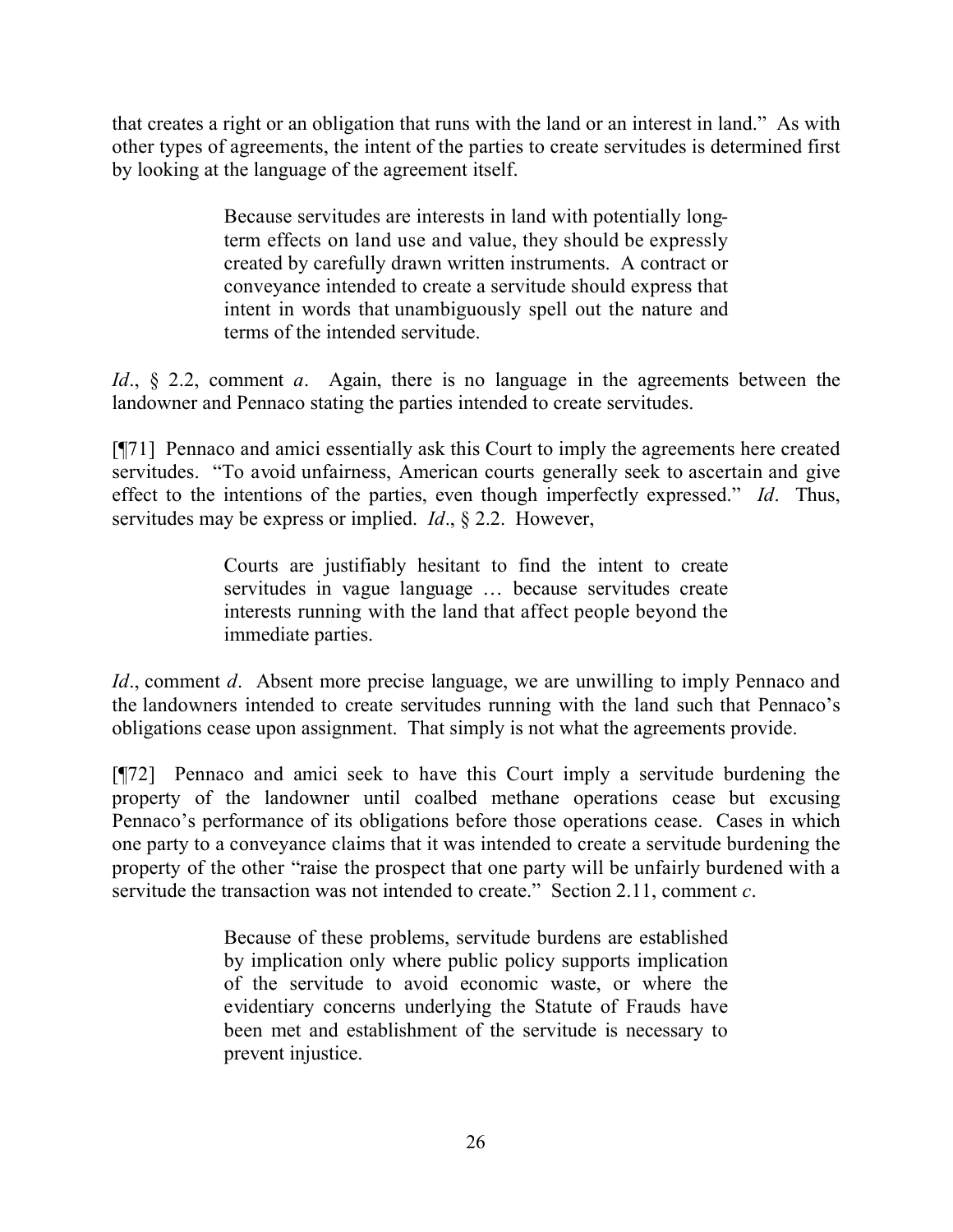No argument is presented that creation of a servitude should be implied here to avoid economic waste or to prevent injustice. The agreements at issue in this case do not expressly state that they create servitudes and, under the circumstances presented, we decline the invitation to imply the parties intended the agreements to create servitudes.

## *5. Policy Arguments*

[¶73] TOGA asserts a holding that Pennaco remains liable under the surface and water agreements despite the assignment "exposes oil and gas operators to unpredictable and indeterminate liability for duties respecting the use of lands (1) to which they have no access and (2) based on the acts of successors over which they have no control." Given that Pennaco expressly reserved "its right, title and interest in the easements to the extent they were attributable to its retained interests" as well as its right to complete, plug and abandon wells and restore the sites at CEP-M's expense if CEP-M failed to do so, we see no basis for TOGA's assertion that Pennaco has no access to the land.

[¶74] As for the contention that oil and gas operators will be exposed to liability based on the acts of successors over which they have no control, the solution is a simple one. An operator may be discharged from obligations it assumes in a surface or water storage agreement either by including an exculpatory clause excusing it from further liability after assignment or by novation, in which it transfers its duties to a third party with the landowner's consent. William & Meyers, *Oil & Gas Law,* § 403.1; *Seagull*, 207 S.W.3d at 347; *Wold,* 2011 U.S. Dist LEXIS, at 5-6. *See also Williams v. McWhorter*, 30 Wyo. 229, 232, 218 P. 791, 793 (1923). Pennaco is experienced in the oil and gas business, where surface and water agreements and assignments are regularly used, and could have acted to protect its interests by bargaining for language excusing it from liability or obtaining the landowner's consent to transfer its duties to CEP-M. It failed to do so, and this Court will not depart from firmly established rules of law to insulate Pennaco from its lack of care. The record shows that Pennaco attempted to obtain consent from KD for the assignment of an easement to CEP-M, perhaps believing that such consent would amount to a novation. KD did not consent. The record indicates Pennaco did not request that KD or the Hollcrofts release Pennaco from its contractual obligations, and the landowners did not execute any such releases.

[¶75] PAW asks the Court to overlook the plain language of the agreements and, by applying other interpretative devices – specifically the law of servitudes or covenants running with the land – arrive at an interpretation that is contrary to both the plain language and firmly established rules of law. In an effort to persuade the Court to reverse the district court and hold that Pennaco is not liable under the agreements, PAW points to certain "facts," which it asserts will result if the district court's decision is upheld. Among those "facts" are: a flood of litigation, denying mineral developers the use of traditional common law defenses (such as laches) to claims by landowners, decreased use of surface agreements by the industry, and a chilling of mineral production. Whether or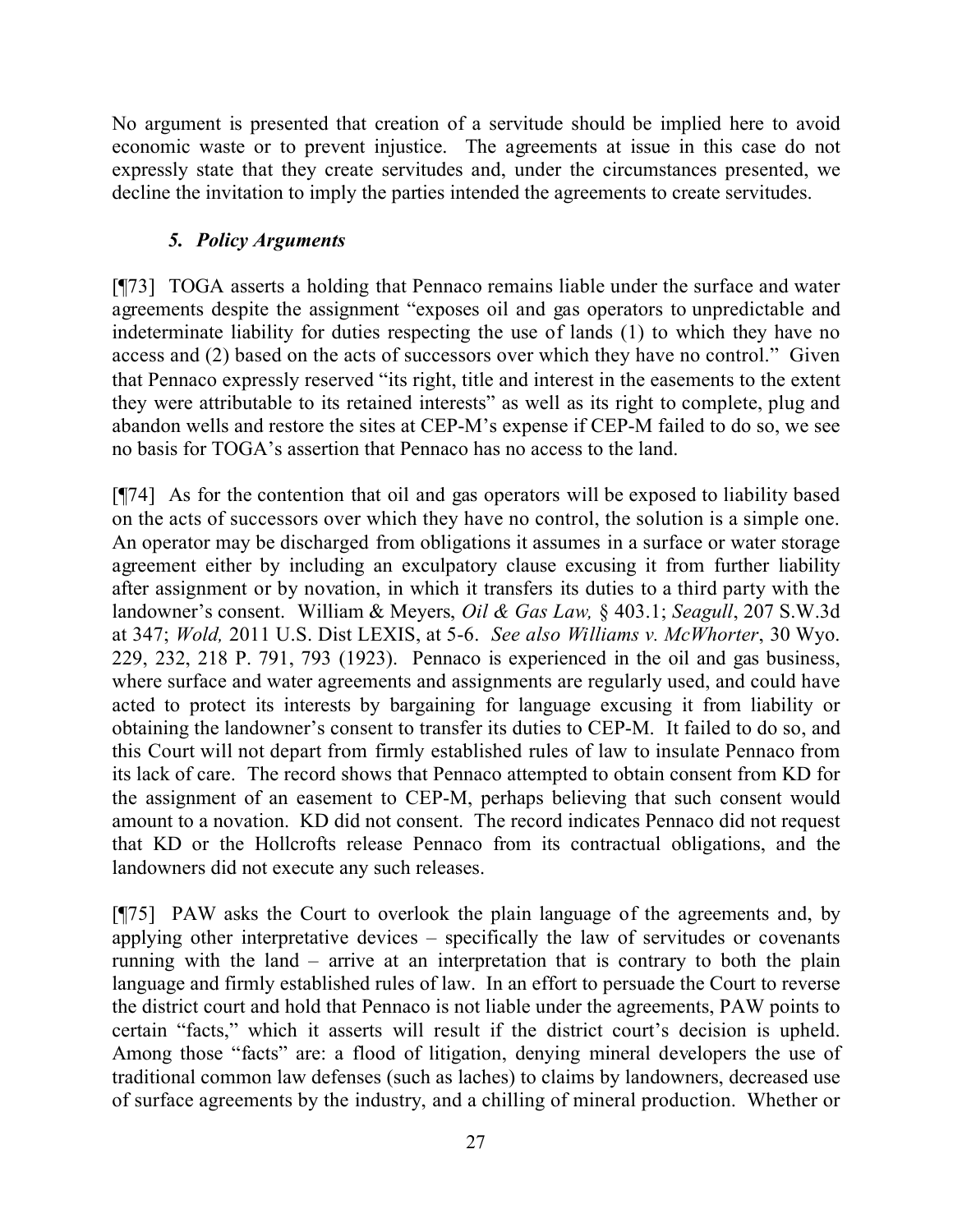not these "facts" will materialize as a result of this Court's holding is simply speculation. Our duty is to apply the law to the plain language in the contracts.

# *6. Hollcroft Lease Exculpatory Provision*

[¶76] Addressing its agreements with the Hollcrofts, Pennaco points to a clause in the mineral leases covering their lands that expressly absolves Pennaco of liability for the acts or omissions of a successor lessee<sup>5</sup>. Pennaco asserts the Hollcrofts are successors to the lessor under the mineral leases and, as such, are bound by the exculpatory clause. Pennaco argues the mineral leases and surface use agreement are part of the same transaction and must be read together. Pennaco makes the same argument with respect to the replacement water well agreements it entered into with the Hollcrofts. Pennaco further asserts because the surface use agreement references the mineral leases, the exculpatory clause contained in the leases is incorporated into the surface use agreement.

[¶77] There are two mineral leases at issue. They state they are agreements entered into in June of 1998 between the lessors and High Plains Associates, Inc., as lessee. The first lease identifies Delbert and Maurine Hollcroft & Hollcroft & Company as lessors. The second lease identifies Hollcroft & Company as lessor. Both leases provide the rights of the lessor and lessee may be assigned in whole or in part. The leases further state: "if all or any part of this lease is assigned, no leasehold owner shall be liable for an act or omission of any other leasehold owner."

[¶78] The surface use agreement references the leases as follows:

Operator represents that it owns operating rights and is an assignee of an interest in a valid Gas Lease or Gas Leases covering portions of the subject lands or adjacent lands …. It is understood and agreed that this Agreement cannot be used for the drilling of wells other than those necessary and prudent for the development of the coal bed methane strata covered by Operator's Gas Leases.

[¶79] Under general contract principles, when a contract expressly refers to and incorporates another instrument in specific terms which show a clear intent to incorporate that instrument into the contract, both instruments are to be construed together. *See* 11 Williston on Contracts § 30.25 (4<sup>th</sup> ed. 2015 Supp.) *See also Knight v. TCB Constr. and Design, LLC*, 2011 WY 27, ¶ 13, 248 P.3d 178, 182 (Wyo. 2011). ("A contract may refer elsewhere for full understanding of its terms, just as it may adopt another document by reference.") However, in order for an instrument to be incorporated into and become part

 $\overline{a}$  $<sup>5</sup>$  This opinion does not address whether the language in the Hollcroft leases, or any particular language, is or is not</sup> sufficient to excuse an assignor of an agreement like those in this case from further liability after assignment.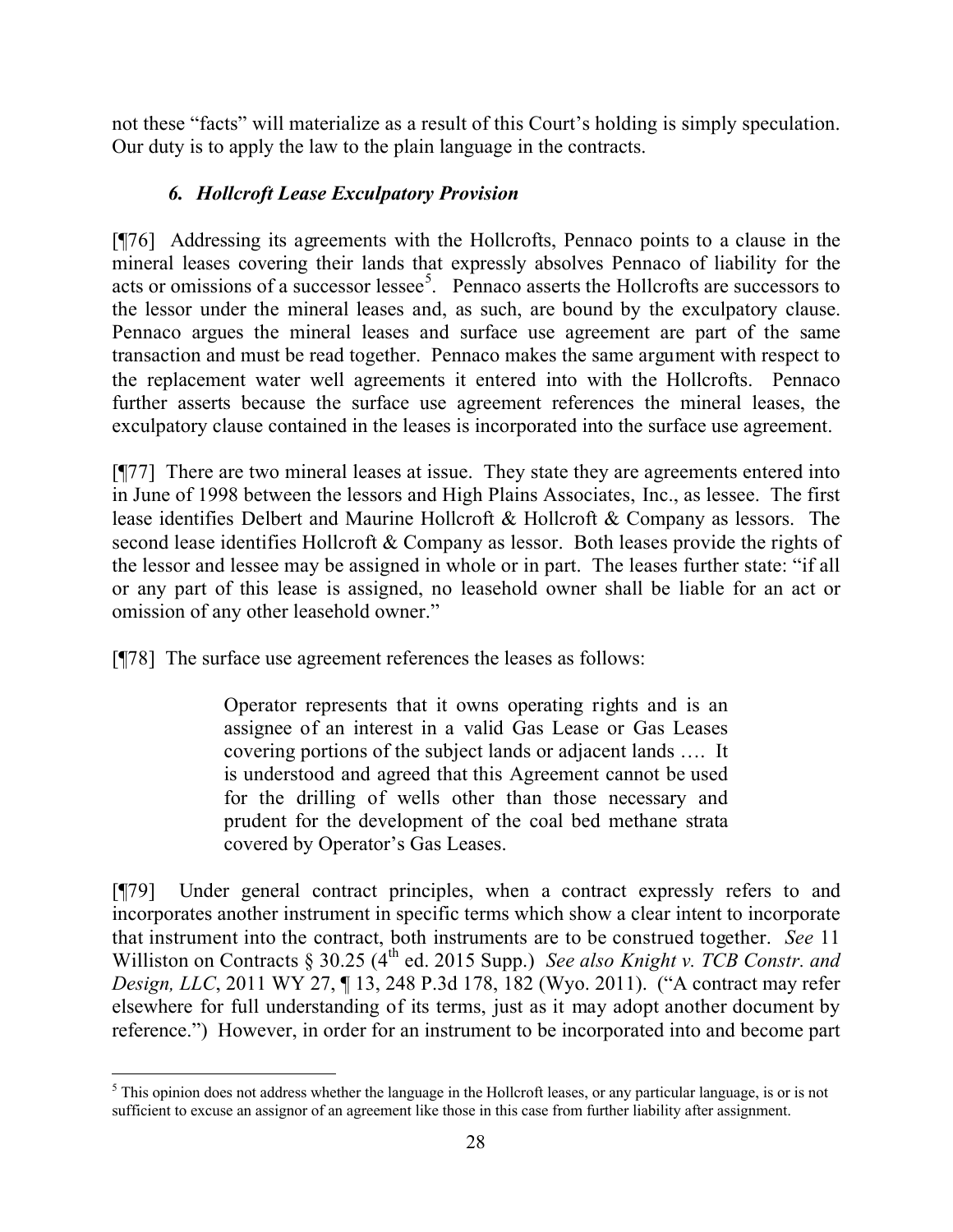of a contract, the instrument must actually be incorporated. *Gross v. WB Texas Resort Communities, L.P.,* 2014 Tex. App. LEXIS 13775 (Ct. of App. Tex. 2014).It is not enough for the contract to merely mention the instrument; the referring language in the contract must demonstrate the parties intended to incorporate all or part of the referenced instrument*. Id.* Parties do not undertake obligations contained in a separate document unless their contract clearly says so. *Prichard v. Clay,* 780 P.2d 359, 361 (Alaska 1989). A reference in a contract to another instrument will incorporate the other instrument only to the extent indicated and for the specific purpose indicated. *Id. See also Housing Authority v. Snyder*, 44 P.3d 724 (Utah 2002). (To incorporate the terms of another instrument into a contract, the reference must be clear and unequivocal, and alert the nondrafting party that terms from another document are being incorporated.)

[¶80] This Court applied these principles in *Marcam Mortg. Corp. v. Black*, 686 P.2d 575, 577 (Wyo. 1984). There the parties' contract referred to an initial installment land contract, a copy of which was attached and marked as an exhibit, and expressly stated it was "incorporated by this reference as if fully set forth herein." The Court held the contract incorporated the original contract by reference and the two contracts were to be construed as one agreement.

[¶81] In contrast, the Court in *Prichard*, 780 P.2d at 361, concluded a reference in a purchase and sale agreement (PSA) to a prior lease fell short of incorporating the terms of the lease. The PSA provided the purchasers had read and reviewed the terms and conditions of the lease and agreed to assume the obligation of payment and the mortgage on the lease. The PSA did not explicitly state purchasers assumed any other lease term. The court concluded although the language in the PSA evidenced the parties' knowledge of the lease terms and conditions, it did not evidence their intent to abide by those terms and conditions.

[¶82] The surface use agreement at issue in the present case does not state the lease is incorporated by reference. It states only that Pennaco owns operating rights and is an assignee of an interest in gas leases and the surface use agreement is for the purpose of drilling wells to develop coalbed methane on lands covered by the leases. Although this language is evidence that the parties knew Pennaco owned the leases and would be drilling on the leased land, it does not evidence an intent to incorporate the terms of the leases into the surface use agreement. The mere mention of the leases is simply insufficient to support the conclusion that the exculpatory clause contained in the leases is incorporated in the surface use agreement.

[¶83] In February of 2009, Hollcrofts and Pennaco also entered into two agreements for replacement of water wells. The agreements state Pennaco's coalbed methane operations had impaired Hollcrofts' water wells #8 and #10, respectively. Pennaco agreed to pay the costs associated with drilling and supplying electricity to two replacement wells, and the cost of constructing and supplying power to two stock tanks. Upon termination of the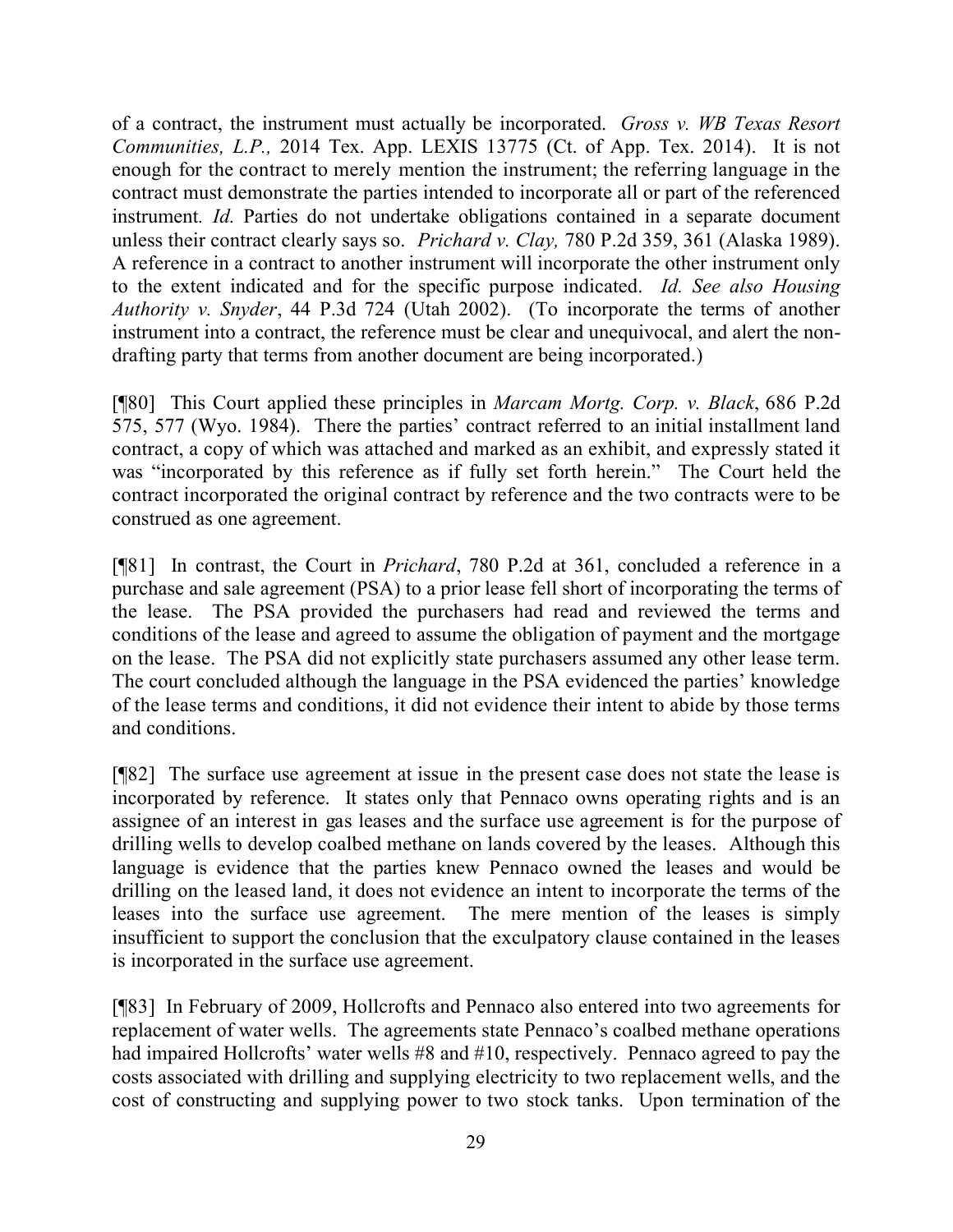surface use and water well agreements, Pennaco agreed to pay Hollcrofts an amount equal to three times the annualized cost of electricity for the wells. Upon completion of the replacement water wells, Pennaco agreed to restore the lands. The replacement well agreements contain no reference to the leases, but do provide:

> 9. This Agreement constitutes the entire Agreement between the parties regarding the Hollcroft #8 [and #10 by separate agreement] well, and any prior understanding or representation of any kind preceding the date of this agreement shall not be binding on either party except to the extent incorporated into this agreement. …

By their clear and unequivocal terms, the water well replacement agreements do not incorporate the exculpatory clause contained in the lease.

# *7. Attorney Fees and Costs*

[¶84] Attorney fees are recoverable if expressly provided for by statute or contract. Where a contract allows the award of attorney fees, that includes fees incurred on appeal. *Hofhine v. Hofhine*, 2014 WY 86, ¶ 18, 330 P.3d 242, 247 (Wyo. 2014), quoting *Kinstler v. RTB South Greeley, LTD., LLC*, 2007 WY 98, ¶ 13, 160 P.3d 1125, 1129 (Wyo. 2007). The surface and damage agreement between KD's predecessor and Pennaco states that "if Operator defaults" the landowner is to provide written notice of the default. If the operator fails to correct the default within sixty days, and if operator disagrees that it is in default, either party may file an action for judgment declaring whether operator defaulted. The agreement provides the prevailing party "shall be" entitled to recover attorney fees and costs. Pursuant to this provision, the district court awarded KD \$16,074.03 in costs and attorney fees.

[¶85] The replacement water well agreements between Hollcrofts and Pennaco provide: "If Pennaco Energy defaults under this agreement, Pennaco Energy shall pay all costs and expenses, including reasonable attorney's fees, incurred by Hollcroft in enforcing this agreement." Pursuant to this provision, the district court awarded Hollcrofts \$15,618.09 as attorney fees and costs.

[¶86] Pennaco contends the district court's attorney fee awards are erroneous because Pennaco was not in default under the agreements.  $6\text{ }\check{W}$ e disagree. The surface agreement required Pennaco to make the annual payments until the coalbed methane wells were plugged and abandoned and the lands were reclaimed. The replacement water well agreements provided:

 $\overline{a}$ <sup>6</sup> Pennaco does not contest the amount of the fees and costs awarded.